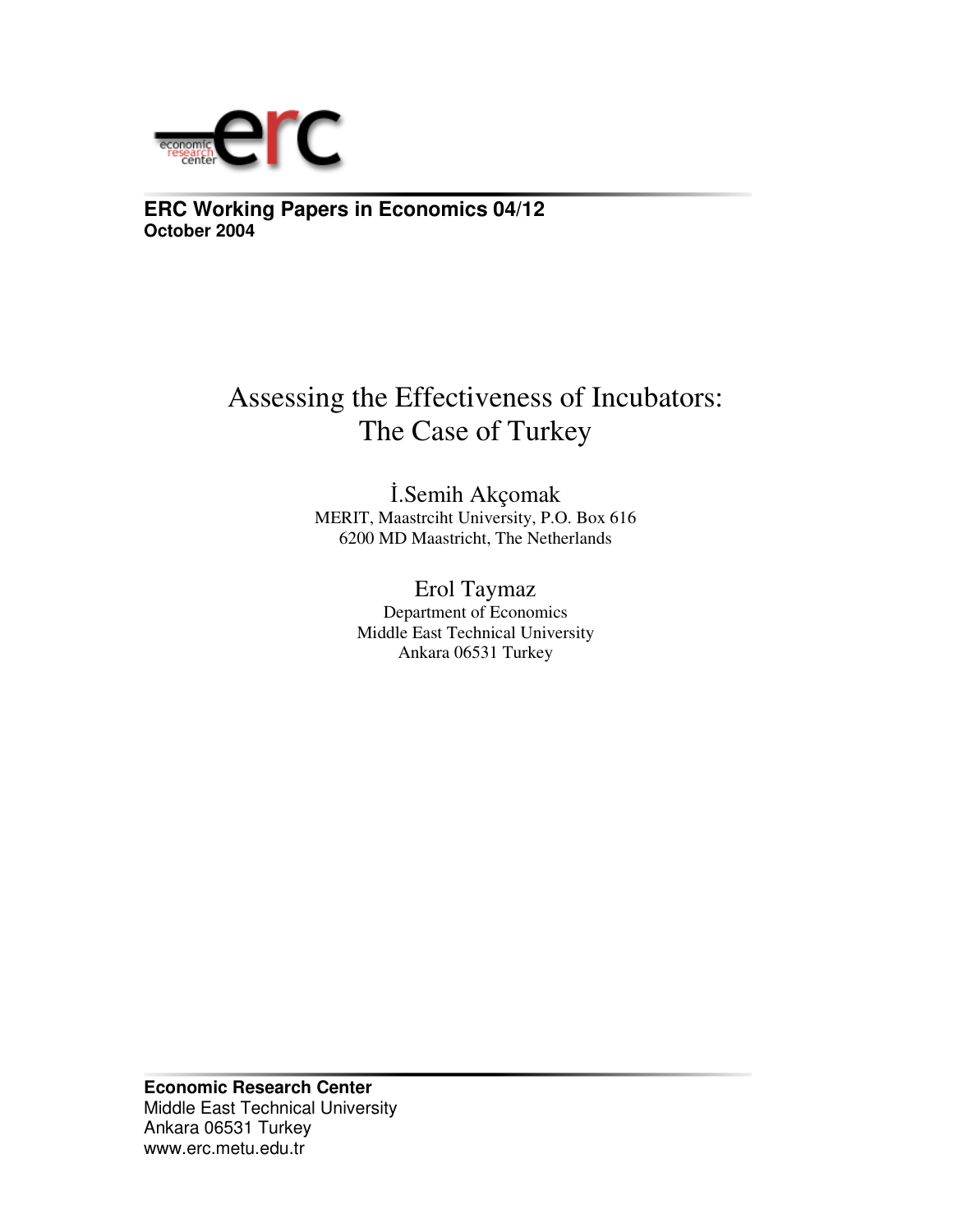## Assessing the Effectiveness of Incubators: The Case of Turkey

İ.Semih Akçomak<sup>a</sup>, Erol Taymaz<sup>b</sup>

<sup>a</sup> MERIT, Maastrciht University, P.O. Box 616, 6200 MD Maastricht, The Netherlands. <sup>b</sup> Department of Economics, Middle East Technical University, 06531 Ankara, Turkey

#### Abstract

We assess the effectiveness of technology incubators in Turkey in supporting small and new firms. Information on 48 on-incubator and 41 off-incubator firms is gathered through face-to-face interviews to compare and to contrast those that benefit from incubators with those that do not. Our findings indicate differences between on- and offincubator firms regarding their economic performance, highly in favor of on-incubator firms, but the same cannot be put forward concerning innovative output. We found financial support mechanisms and incubator support services important in explaining these performance differentials. We further argue that the impact of entrepreneur characteristics, business networking and interaction with universities are not strong enough.

Keywords: Technology incubators, SMEs, university industry links

## 1. Introduction

It is widely accepted that small and medium enterprises (SMEs) are important in creating income and employment. Their flexible structure enables them to adapt quickly to changes in economic environment and technology. Many politicians believe and economists have the intuition that new possibilities for growth, innovation and job creation will come from small and new firms (Thurik and Wennekers, 1999). They can play vital role in achieving economic growth especially in the developing countries. However SMEs have several disadvantages. They are generally unable to obtain benefits from economies of scale both from the output and input side. Small size is an important constraint for process and product innovations, which are the core of recent competitiveness (European Commission, 2001). They also have various problems in gaining access to resources and in the development of R&D initiatives possibly because of their limited access to scientific knowledge.

In dealing with the above difficulties and to serve for such means, incubators provide an attractive framework. They can be considered as a remedy for the disadvantages that SMEs encounter by providing numerous business support services and they are useful in fostering technological innovation and industrial renewal (Similor and Gill, 1986; Mian, 1994a, 1994b, 1997). Incubators are also important for universities to set links with the commercial world that enables commercialization of research and transfer of technology (Phillips, 2002). They can be viewed as a mechanism for new venture creation and technological entrepreneurship (Mian, 1994a, 1996, 1997); an initiative to deal with market failures relating to knowledge and other inputs of innovative process (Colombo and Delmastro, 2002); and a mechanism to support

E-mails: s.akcomak@merit.unimaas.nl, e.taymaz@metu.edu.tr

This paper derives from the master thesis of the first author submitted to Middle East Technical University (METU), Ankara in July 2003. The support of KOSGEB and the managers of the incubators are gratefully acknowledged. Following people deserves special acknowledgment for their support and contribution: Mustafa H. Çolakoğlu (KOSGEB), Tolgahan Oysal (TTGV), Ömer Öz (METU-TEKMER), Dr. Melih Pınarcıoğlu (METU-Department of City and Regional Planning), and Dr. Yüksel Vardar and Dr. Atilla Yardımcı (TOBB).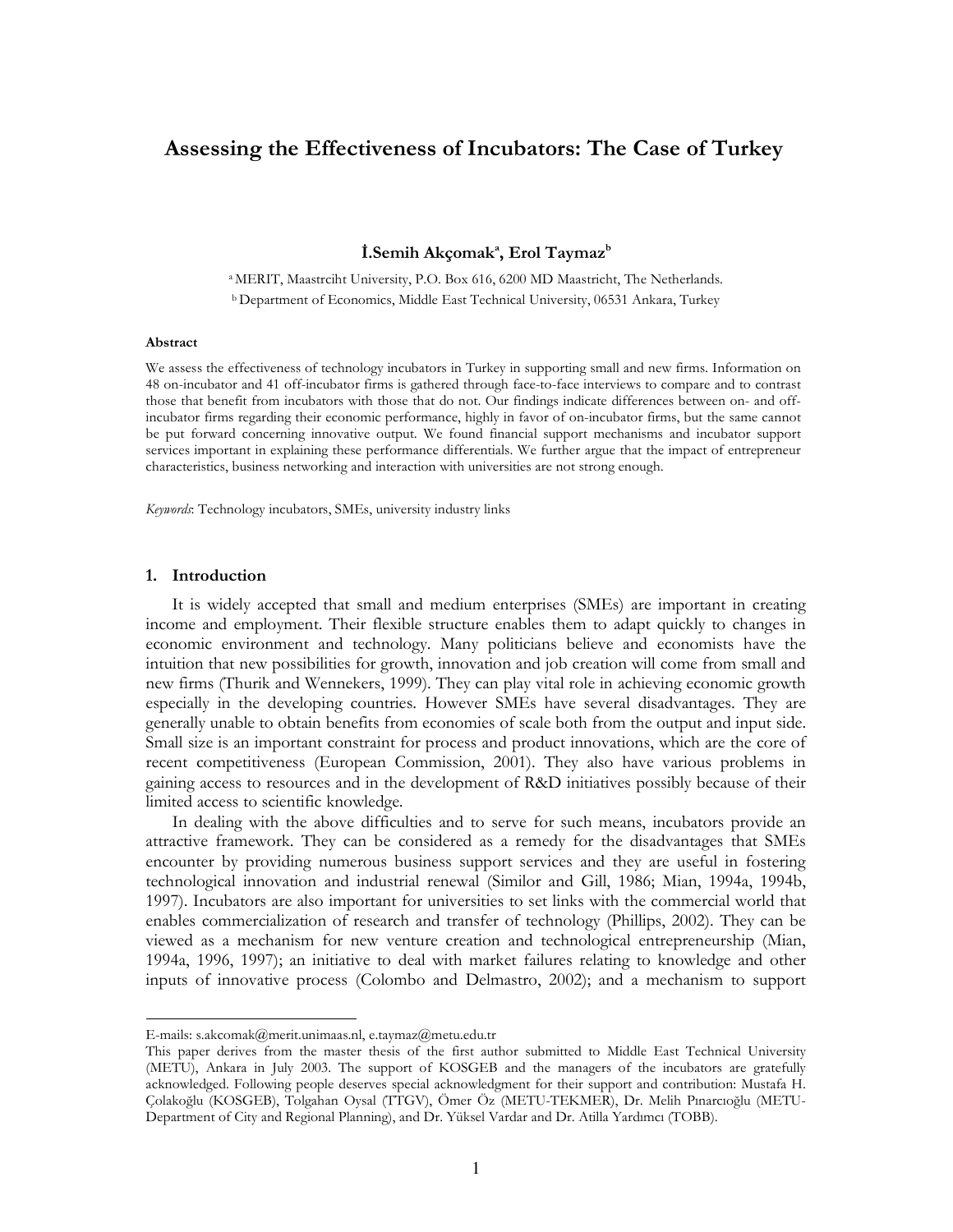regional development (Allen and Levine, 1986; Mian, 1997). For such goals and reasons many countries have increasingly been engaged in establishing incubators.

Last decade has showed that, Turkey is one of the countries that also followed this trend. This movement started in the early-1990s with a particular interest in technology business incubators (TBIs). We made an attempt in this paper to discuss the basic characteristics of the early phase of Turkish experience in technology business incubation. To achieve our task, we collected information on 48 on-incubator and 41 off-incubator firms through face-to-face interviews to compare and to contrast the firms that benefit from incubator services with those that do not. The information in our data set also reflects basic characteristics of 78 on-incubator and 61 off-incubator entrepreneurs that established these firms.

Our contribution rests on three aspects. An important condition behind the success of incubators is the existence of effective assessment of the services of incubators. Such assessments provide invaluable feedback for the different parties involved in an incubator, however they have hardly been employed in Turkey.<sup>1</sup> One of the goals of this paper is to contribute in this aspect. Second, studies evaluating the value-added impacts of incubators are generally conducted in developed countries.<sup>2</sup> Different from the existing literature this paper reflects the experience of a developing country that suffers from macroeconomic instability and a weak national system of innovation (NSI). Lastly, we suggest that our questionnaire and fieldwork might provide helpful insights on how to conduct related studies in other developing countries.

The discussion proceeds as follows. The following section gives brief information on incubators in Turkey. We will describe our methodology in section 3 by putting special emphasis on our questionnaire design and fieldwork. Section 4 investigates the performance of the incubator firms. Then we try to answer what makes incubator firms more successful. Section 6 concludes the paper with further remarks and policy implications.

## 2. SME support policies and incubators in Turkey

Considering the fact that 99 percent of all companies are SMEs in Turkey, it is clear that SMEs possess an important place in Turkish economy. Having realized this fact the government authorities have employed various policy tools to assist SMEs such as, direct financial support, R&D subsidies and tax allowances.<sup>3</sup> The policy option of establishing incubators is rather new for Turkey and it is still in the development phase. This section presents brief information regarding the role of incubators in Turkey. But before reviewing the Turkish incubation experience we will provide a concise definition of the term "incubator".

The literature on incubators provides various definitions for the concept. These definitions more or less coincide and share the same characteristics. In this paper we employ an internationally accepted definition. National Business Incubation Association (NBIA) defines *business incubation* as "a dynamic process of business enterprise development which *(i)* nurture young firms, help them to survive and grow during the start-up period when they are most vulnerable; (ii) provide hands-on management assistance, access to financing and orchestrated

<sup>&</sup>lt;sup>1</sup> For instance, OECD suggests that the evaluation process of science and technology policy tools in Turkey represents major weaknesses calling for policy adjustments (OECD, 1998: 31). Another OECD document argues that it is hard to assess the effectiveness of policy tools in Turkey mainly because of the reason associated with lack of statistical information (OECD, 2004: 8).

<sup>&</sup>lt;sup>2</sup> There are numerous studies that assess science park and incubator impact in developed countries. For science parks see Monck et. al. (1988), Quintas et. al. (1992), Westhead (1997) for United Kingdom; Löfsten and Lindelöf (2002a, 2002b, 2003) for Sweden; and Phillimore (1999) for Australia. For incubators see Mian (1994a, 1994b, 1996a, 1996b, 1997), Phillips (2002) for United States; and Colombo and Delmastro (2002) for Italy. For a recent study on incubators in the EU see European Commission (2002).

<sup>&</sup>lt;sup>3</sup> For recent studies on SMEs in Turkey see OECD (2004), and Taymaz (1997).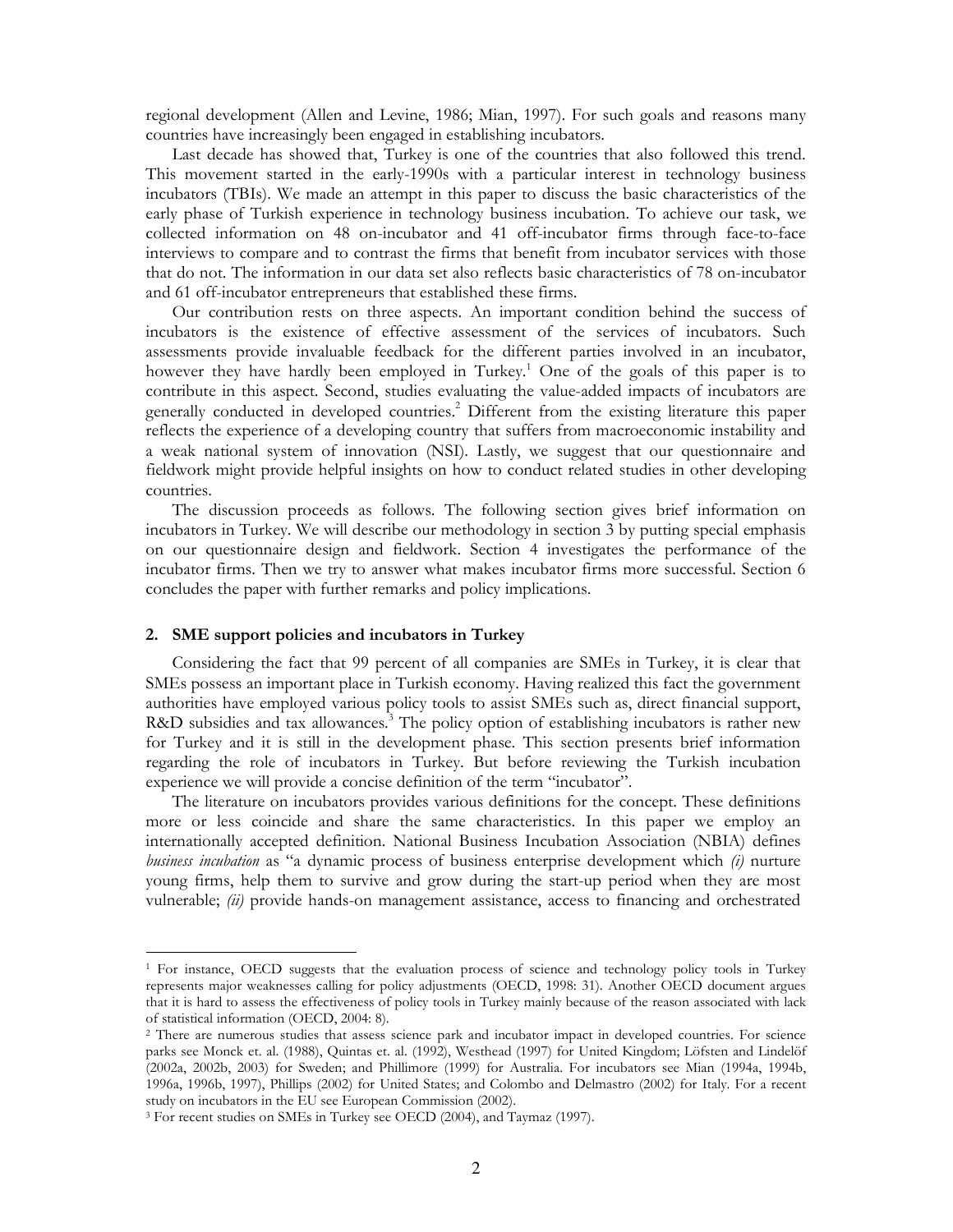exposure to critical business or technical support services; *(iii)* offer entrepreneurial firms shared office services, access to equipment, flexible leases and expandable space — all under one roof."

Incubators provide services generally for a limited period (in most cases 3 to 4 years) and they offer assistance only for newly established small firms. The primary goal of a "traditional" incubator is to facilitate economic development by promoting entrepreneurship, innovation, employment opportunities and growth. Especially after the 1990s incubators are established mainly for differentiated special purposes. At this point we should devote our attention to TBIs since Technology Development Centers (TEKMERs) in Turkey share common characteristics with TBIs. TBIs are not very different from other incubators. Main objectives of TBIs are,  $(i)$  to facilitate new high-tech firm creation and development;  $\langle ii \rangle$  to improve technology transfer between higher education institutions and industry; (iii) to facilitate transfer of scientific research into commercial applications;  $\langle iv \rangle$  to facilitate new opportunities for the university graduates both in terms of entrepreneurship and employment;  $\langle v \rangle$  to benefit from agglomeration economies.

The concept of incubators as a policy tool is appealing for Turkey for several reasons. First, as has been underlined, incubators can be viewed as an important element of SME policy since they not only provide numerous ordinary incentives (such as government financial support and R&D support) but also assist small firms during their vulnerable start-up period by taking tenant companies in the body of incubator and by providing hands-on assistance (for instance by facilitating office spaces, and administrative and technical support). Second, they serve as a node of network integrating high-tech industries, universities, public organizations and other related actors. Given that interaction between and within different institutions is low in Turkey, the policy of establishing incubators might help to stimulate these links. Another feature is that, in addition to the ordinary problems that are present in any other developed country, Turkish SMEs face an unstable macroeconomic environment. This instability, mainly in the form of economic crises, introduces extra difficulty for small companies to reach financial resources. Therefore the presence of incubators that provide a protective environment is important. Fourth, developing countries have limited resources both in terms of technology and human capital. Incubators can assist SMEs in the use of their resources in more efficient ways. For example many incubators have machinery and equipment for the use of all tenant companies. So firms will not have to direct resources towards these provided services. This facilitates firms to use their available funds in more productive means. Finally, Turkey is one of the countries that suffer from brain drain. Every year many well-educated technical and scientific personnel move to other countries for reasons associated with better opportunities. Incubators may be at the very least an attempt in suspending this situation by enabling these people to implement their knowledge and skills within the borders of Turkey.

Unfortunately it is not easy to assess the assertions on incubators' impact because of three reasons. First, since different parties with different objectives are involved as partners, there could be various (sometimes conflicting) criteria for "success" (Monck, et. al., 1988). In the case of Turkey, there are at least four partners: Small and Medium-size Industry Development Organization (KOSGEB), universities, incubators and the firms. A high survival rate can be considered as a success criterion from the side of KOSGEB and incubators themselves. However if that happens without an increase in the employment of graduates of the university in which the incubator is located, it may be considered as a failure from the university's point of view. Second, it may be difficult to identify the effects because of self-selection biases. For instance, it may be the case that incubated firms interact more with the university just because of the reason that incubators are located within university campuses, or it may be the case that incubated firms perform better regarding economic or technological indicators because entrepreneurs of these firms might be more qualified.<sup>4</sup> Lastly, the lack of data could create problems in impact evaluation. For example, though incubators in Turkey may prevent migration

<sup>&</sup>lt;sup>4</sup> For example, Colombo and Delmastro (2002) states that, "...Italian technology incubators appear to attract educated individuals with quite sophisticated technological and managerial skills..." (p. 1115).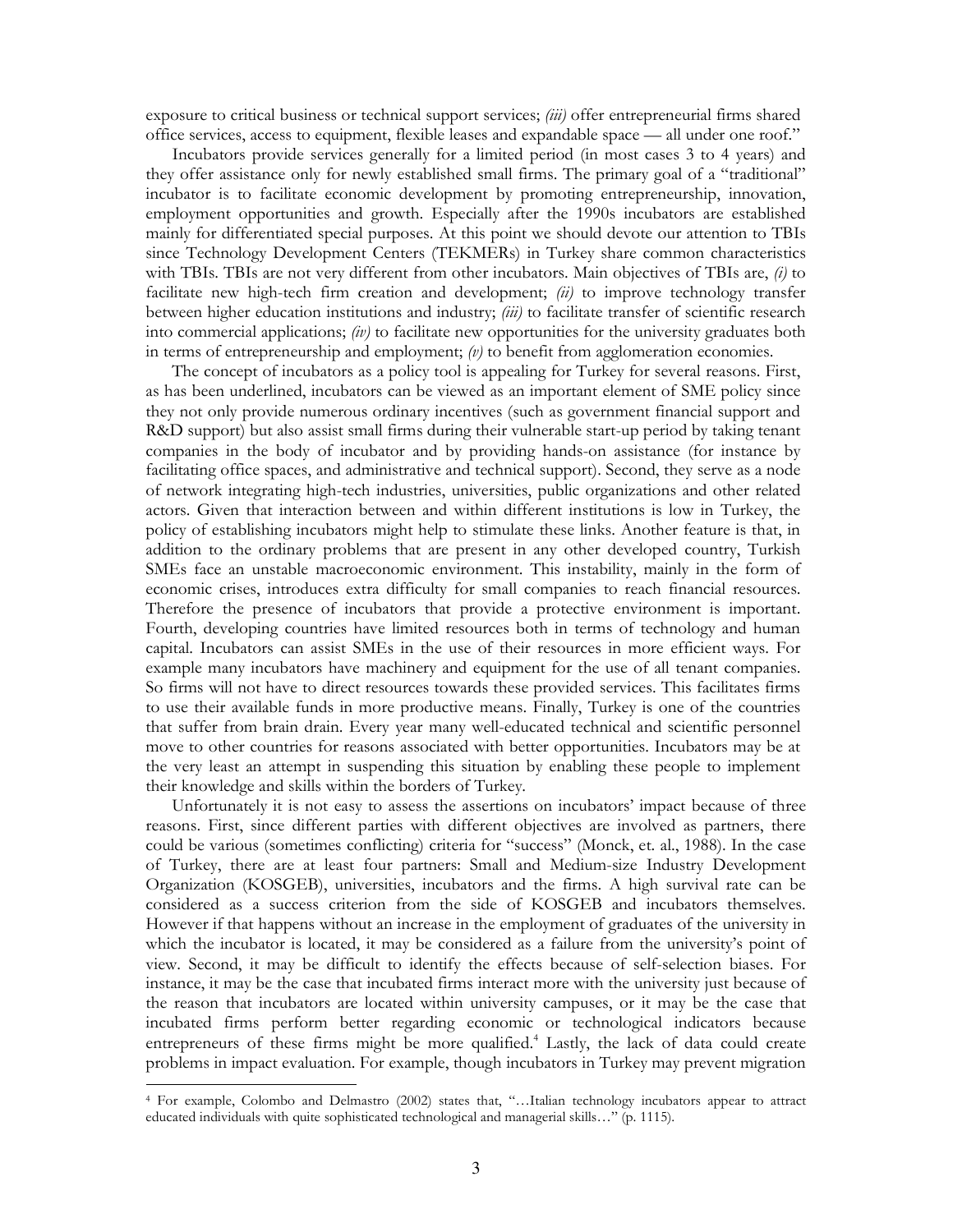of skilled workers, it is not easy to assess their performance in this particular issue at least in the short run.

| KOSGEB Technology Development Centers (TEKMERS) in Turkey. |          |               |            |                 |  |  |  |  |
|------------------------------------------------------------|----------|---------------|------------|-----------------|--|--|--|--|
| Name of University                                         | Location | Date of       | Number of  | Number of firms |  |  |  |  |
|                                                            |          | establishment | $\lim_{a}$ | interviewed     |  |  |  |  |
| Ankara University                                          | Ankara   | 1996          |            | 4               |  |  |  |  |
| Middle East Technical University (METU)                    | Ankara   | 1990          | 21         | 18              |  |  |  |  |
| Bosphorus University                                       | Istanbul | 1996          | 9          | 8               |  |  |  |  |
| Istanbul Technical University (ITU)                        | Istanbul | 1990          | 21         | 14              |  |  |  |  |
| Yıldız Technical University                                | Istanbul | 1998          | 5.         | 3               |  |  |  |  |
| Gebze Institute of Technology                              | Kocaeli  | 2000          | 10         |                 |  |  |  |  |
| Total                                                      |          |               | 71         | 48              |  |  |  |  |

| Table 1 |                                                                   |  |
|---------|-------------------------------------------------------------------|--|
|         | <b>KOSGEB Technology Development Centers (TEKMERs) in Turkey.</b> |  |

<sup>a</sup> The figures represent the number of firms that are physically present in an incubator building.

Note: We collect data from 48 firms in 6 different incubators. There are five other, which are not covered by this study: Istanbul University (Istanbul), Dokuz Eylul University (Izmir), Erciyes University (Kayseri), Blacksea Technical University (Trabzon) and Pamukkale University (Denizli). Apart from that there are 28 enterprise development centres.

Incubators in Turkey have been established by KOSGEB. KOSGEB is a non-profit, semiautonomous organization (under the Ministry of Industry and Trade) established with the objective of improving the conditions of SMEs and enhancing their competitive capacity by providing financial support and technical and managerial assistance. Within the body of KOSGEB, there are three different schemes that can be identified as an incubator: Enterprise development centers that function as a traditional incubator, incubators without walls and technology development centers (TEKMERs). This paper's central concern is the TEKMERs because our study is focused on the impact of incubators on technological activities.

TEKMERs recruit entrepreneurs/firms after an assessment of their projects mainly on the basis of whether the project involves any (technological) innovative activity. Therefore the incubator firms are usually high-tech firms specialized in computer, software and electronics. TEKMERs aim;  $(i)$  to help people that are trained in scientific and technological fields to become entrepreneurs,  $(ii)$  to foster the creation of new technology-based enterprises,  $(iii)$  to support the activities of existing SMEs, (iv) to foster commercialization of R&D efforts, (v) to help efforts aiming development and diversification of regional economic activities,  $(vi)$  to strengthen university-industry cooperation. As of June 2003, a total of 128 firms are graduated from TEKMERs, and 149 firms are still being supported. Our field study involves only the firms that are physically present within a TEKMER. These firms are provided an office space and necessary supplies and equipment. Moreover firms can benefit from diversified financial assistance initiatives. These include  $(i)$  a support (in the form of loan) up to 70.000 euros for supplies, equipment and prototype development,  $\langle ii \rangle$  initiatives ranging from professional consultancy support to rent support, without repayment up to a total of 23.000 euros. Apart from these support schemes, firms can take advantage of the facilities provided by the universities where the incubator is located.

## 3. The methodology and data sources

In order to evaluate the impact of technology incubators, we conducted a survey of two different samples of firms: firms that are located in an incubator (the "on-incubator" sample) and firms located elsewhere (the "off-incubator" sample). The fieldwork involved visiting firms and making face-to-face interviews with the entrepreneurs. In some cases that the company is relatively large both in terms of employment and sales revenue, the questionnaires were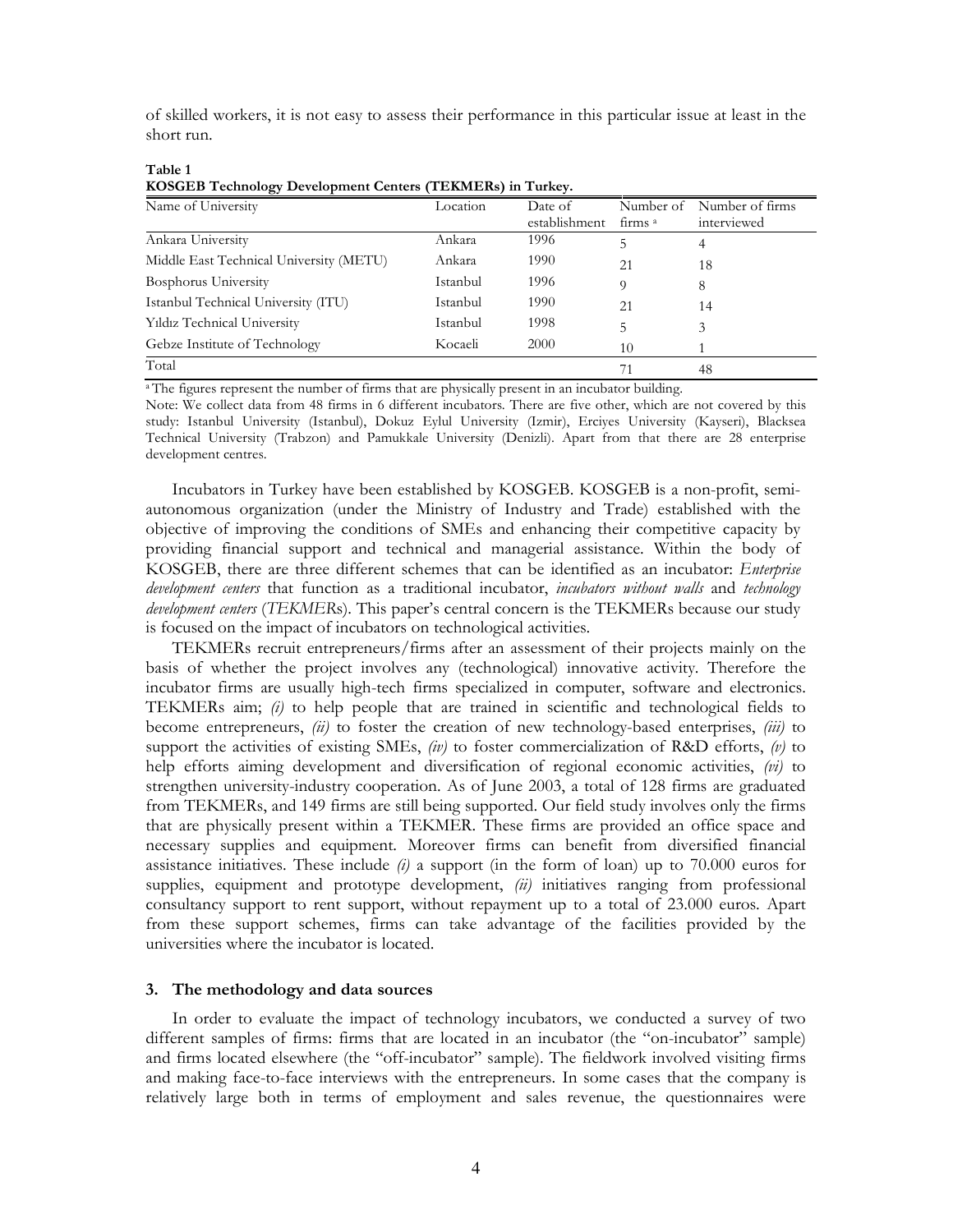answered by an authorized employee, usually a manager. The data was collected in the first half of 2003. Our data set contains information on 48 on-incubator and 41 off-incubator firm, and 78 on-incubator and 61 off-incubator entrepreneurs. Although at the time of the study there were 10 technology incubators, the study covers six incubators, because others have been established very recently and do not have available buildings and infrastructure. After forming the onincubator sample, we matched these firms with their counterparts located outside an incubator on the basis of three indicators: (i) main business activity, (ii) geographical location, (iii) employment size.

There are two caveats of the method we employ in this study. First, observed differences between on- and off-incubator firms could reflect the motivations of the firms as well as the benefits of an incubator (Löfsten and Lindelöf, 2002a). Second, firms, which perform well, could be more willing to exchange information so that the samples might not represent the population truly (Colombo and Delmastro, 2002). We devote considerable attention to form the samples; unfortunately it is not easy to say that our sample is not affected from such biases. However we managed to get high response rates from the on-incubator firms so we are quite confident that the on-incubator sample can be regarded as a representative of the population.

We used three databases to form the off-incubator sample: the TOBB database, KOBINET, and the TTGV database for computer and software companies.<sup>5</sup> The questionnaire comprises questions about basic firm characteristics, innovative output, evaluation of the services provided by incubators (for on-incubator sample only), importance of interaction with universities and other firms and finally the profile of entrepreneurs. When designing the questionnaire we relied heavily on the Oslo Manual and other surveys that were previously employed.<sup>6</sup> We also took advice from KOSGEB.<sup>7</sup> However, it was difficult–and sometimes not possible- to use questions designed for developed country firms. Therefore regarding information on some variables we made minor changes.<sup>8</sup> The major difficulty that we faced during the interviews was that some firms were unwilling to share information on some firm specific variables, which they consider sensitive. During the interviews we have clearly underlined that the data provided will be kept confidential and will not be shared with third parties. Unfortunately, the firm owners hesitated to answer our questions on sales revenue and employment figures and as a result, despite our enthusiastic effort, we are not able to present full sample information regarding these variables.<sup>9</sup>

<sup>&</sup>lt;sup>5</sup> TOBB is the abbreviation of Union of Chambers and Commodity Exchanges of Turkey. KOBINET is a network of small and medium enterprises established with the initiatives of KOSGEB. We would like the thank Tolgahan Oysal for providing information on Technology Development Foundation of Turkey (TTGV) database.

<sup>&</sup>lt;sup>6</sup> For instance the questionnaire designed for evaluating the incubators in the EU. See European Commission  $(2002).$ 

We would like to thank Mustafa H. Çolakoğlu (KOSGEB) and Ömer Öz (METU-TEKMER) for useful comments.

<sup>&</sup>lt;sup>8</sup> For example it was very hard to gather information on sales revenue and employment so we asked the question in three steps. First we try to get the exact figures. If it is not possible we demanded approximate values. If the interviewee did not respond to both questions we asked whether sales or employment numbers increased, stayed constant or decreased during the last two years. Likewise questions designed to assess co-operation between firms and between firms and universities were asked in different manner. We asked the *importance* of co-operation and interaction –not whether they have actual links- since almost none of our target firms had formal links and cooperation agreement with other firms or with universities.

<sup>&</sup>lt;sup>9</sup> Face-to-face interview is an essential element of this study. We found it practical and useful for several reasons. First, it would have been very hard to complete this research by employing other surveying methods such as, mailing and telephone surveys since the response rates would have been very low especially if one considers that Turkey is a developing country. We can assert that face-to-face interviews enabled high response rates. Second, no matter how clear the questions are, there is always a possibility that the interviewees are not able to understand the questions fully. Such cases will either result in incomplete questionnaires or imprecise answers that led misleading evaluations. In a face-to-face interview the interviewer can supply further explanations if needed so that he/she would be sure that the respondents have correctly understood the question. Another feature of the face-to-face interview is that informal information extracted during the interviews, which would have been impossible to gather in other ways, may be quite important. The interviews made for this study not only produced data but also provided exchange of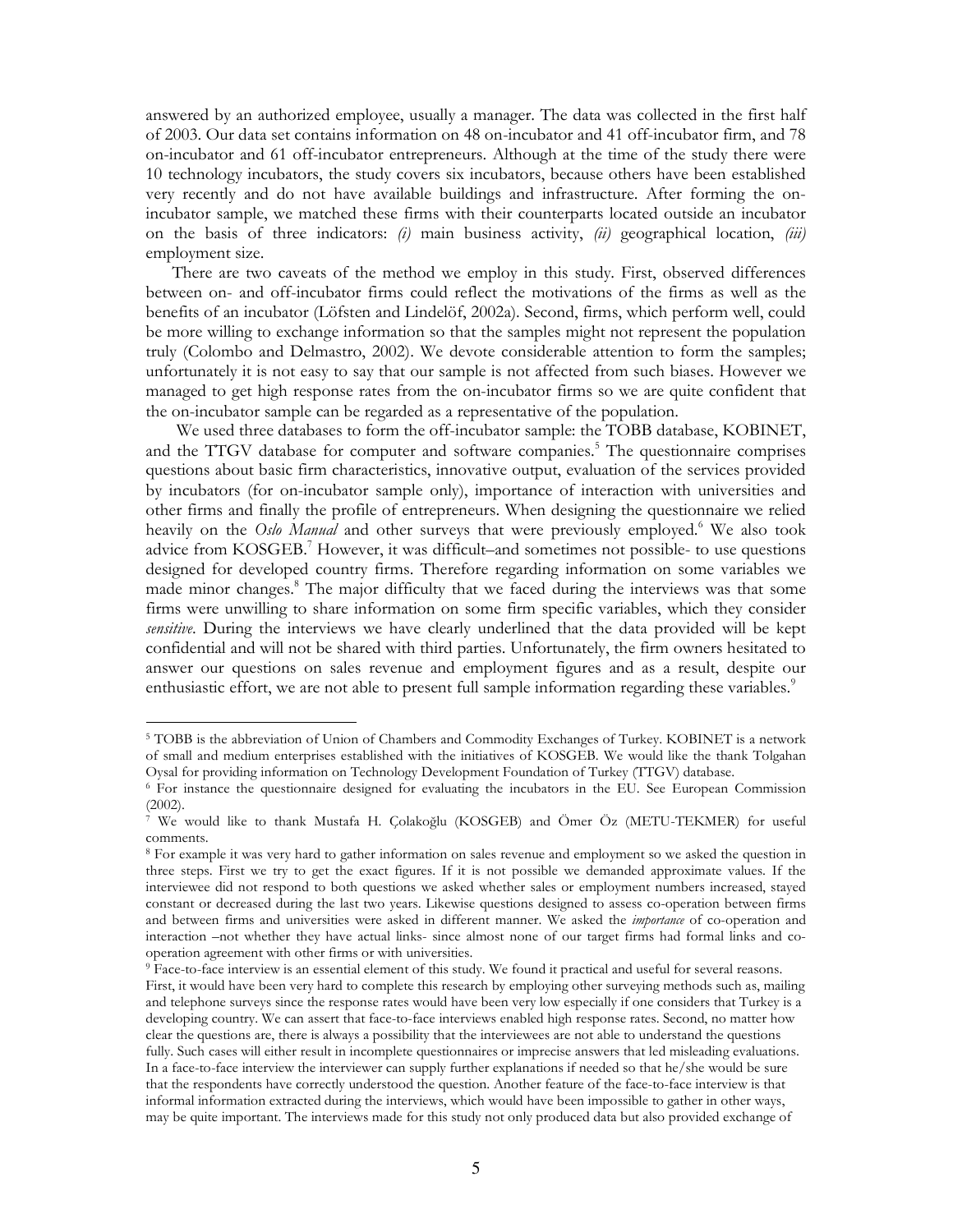We have employed two different tests to evaluate the differences between on-incubator and off-incubator firms: independent sample t-test (for continuous variables) and chi-square test of independence (for discrete variables). In cases that we have performed chi-square tests the null hypothesis states that the variable in question is independent of location, i.e., there is no difference between on- or off-incubator firms. If the null hypothesis is rejected then it means that the difference between categories is statistically significant and the *variable in question* is not independent of location, i.e., being in on- or off-incubator category does affect the *variable in* question.

## 4. Are firms in incubators more successful?

This section investigates whether on-incubator firms display better performance compared to those that are established elsewhere. We start by presenting basic characteristics of our sample. The majority of the on-incubator sample composes of computer and software, electronics and medical (specialized on electronics component) firms, although there are few firms that belong to other sectors such as automotive, energy and chemical industry. The off-incubator sample composes of these three main sectors: computer and software, electronics and medical. Almost all firms in both samples are individual companies, i.e., they do not belong to any business group. In the on-incubator sample the majority of the firms are limited liability companies, whereas in the off-incubator sample 51% of the firms are limited liability companies and 39% of the firms are joint stock companies. There are no significant statistical difference between two samples regarding the size (number of employees), mean age and geographical location.

|                        |           | On-Incubator           |                               |         |   |                             | Off-Incubator                   |             |         |               |
|------------------------|-----------|------------------------|-------------------------------|---------|---|-----------------------------|---------------------------------|-------------|---------|---------------|
| Sectors                |           |                        |                               | Sectors |   |                             |                                 |             |         |               |
|                        |           | Computer /<br>Software | Electronics   Medical   Other |         |   | Total                       | Computer $\sqrt{ }$<br>Software | Electronics | Medical | Total         |
|                        | $1 - 4$   | 8                      |                               | 3       | 5 | 22                          | ◠                               | 8           |         | 11            |
| Number of<br>Employees | $5-9$     | 10                     |                               |         |   | 15                          | 8                               |             |         |               |
|                        | $10 - 24$ |                        |                               |         |   |                             | $\Omega$                        |             | っ       | 11            |
|                        | 25-49     |                        |                               |         |   | $\mathcal{R}_{\mathcal{A}}$ | O)                              |             |         |               |
|                        | 50-99     |                        |                               |         |   |                             | ◠                               |             |         | $\mathcal{Z}$ |
| Total                  |           | 25                     | 11                            | 5       |   | 48                          | 27                              | 10          |         | 41            |

Table 2 Main business area and number of employees: On- and off-incubator firms

In line with the existing literature, we initially focus on two indicators to assess the "incubator effect". First, it is claimed that incubated firms display better records in terms of sales revenue and employment when compared to other firms. An early assessment of this assertion shows that there is no significant difference in performance in terms of employment between on- and off- park companies (Monck et. al., 1988). However the recent literature is in consensus regarding the positive incubator impact on sales and employment performance (see for instance, Colombo and Delmastro, 2002; Löfsten and Lindelöf, 2002b). Second, incubators are generally established with the expectation of contributing to R&D, innovation and product renewal so it is expected that incubated firms are more likely to develop new products and services. The evidence on this issue is ambiguous. For example Monck *et al.* (1988) argue that incubated firms employ more R&D personnel and invest more on R&D relative to other firms located elsewhere. On the contrary, Westhead (1997) reports no significant difference regarding such

valuable informal information. The outspoken entrepreneurs and employees gave important information on firm behavior and on the evaluation of the policy tools concerning SMEs. Finally, if the sample is small, it is better for one interviewer to make all the interviews. In this way the stock of (informal) knowledge resides in one person, which is useful in making an overall assessment. In this paper the first author made all the interviews.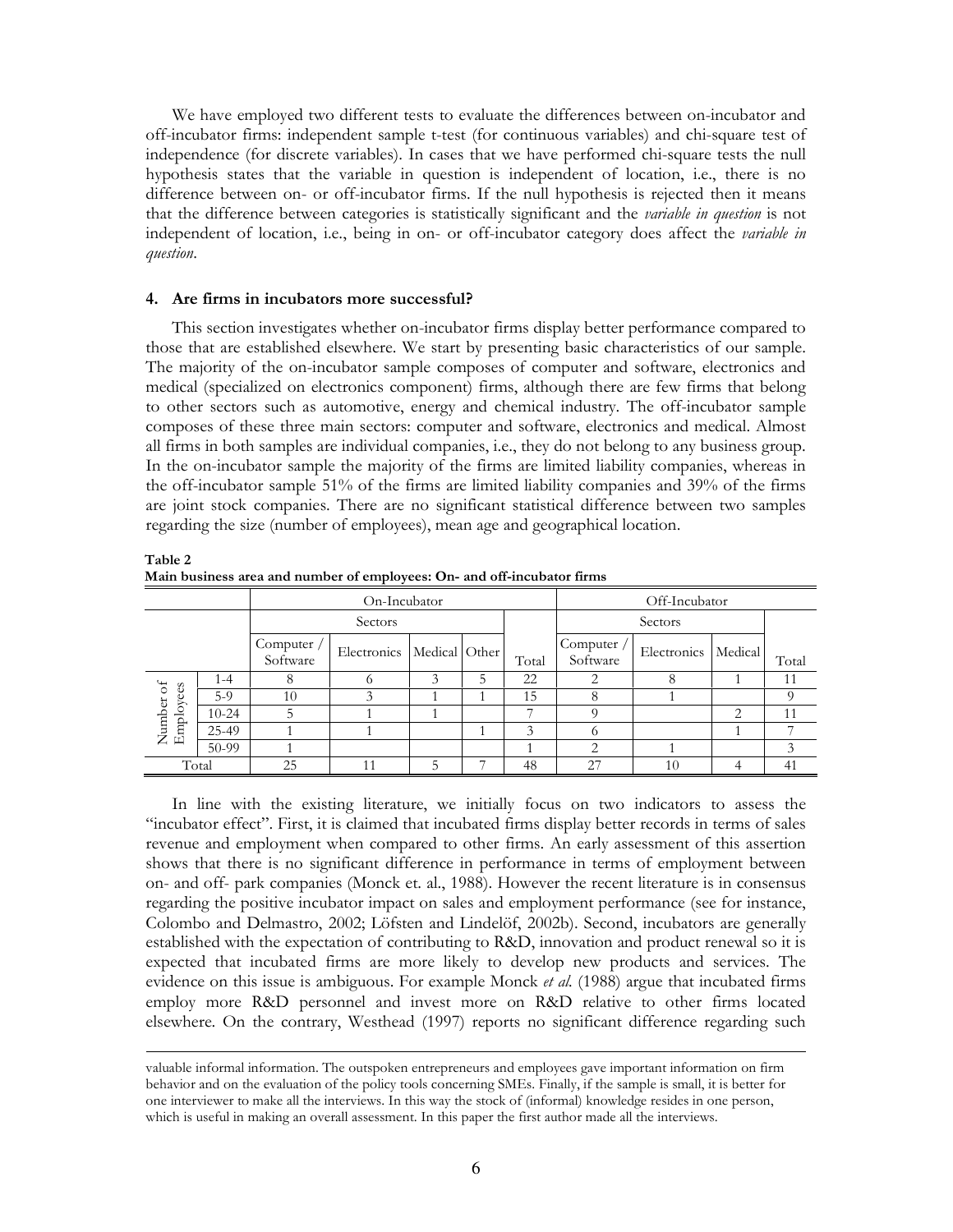indicators and further states that on- and off-park firms are not different in performance on new product development, patents and copyrights. Recent studies support the evidence provided by Westhead. Colombo and Delmastro (2002) found that neither innovative output nor R&D intensity differ between the two samples. Similarly Löfsten and Lindelöf (2002a) found no statistically significant difference between on- and off-park samples concerning indicators such as, patents, licenses and new products.

|                               | On - Incubator |               | Off-Incubator   |               |
|-------------------------------|----------------|---------------|-----------------|---------------|
|                               | Frequency      | $\frac{0}{0}$ | Frequency       | $\frac{0}{0}$ |
| Total Employment <sup>o</sup> |                |               |                 |               |
| Increased                     | 17             | 39.5          | 13              | 34.2          |
| No change                     | 20             | 46.5          | 13              | 34.2          |
| Decreased                     | 6              | 14.0          | 12              | 31.6          |
| Total                         | 43             | 100           | $\overline{38}$ | 100           |
| University Graduates **       |                |               |                 |               |
| Increased                     | 18             | 41.9          | 11              | 28.9          |
| No change                     | 23             | 53.5          | 16              | 42.2          |
| Decreased                     | $\overline{c}$ | 4.7           | 11              | 28.9          |
| Total                         | 43             | 100           | 38              | 100           |
| R&D personnel *               |                |               |                 |               |
| Increased                     | 16             | 37.2          | 10              | 26.3          |
| No change                     | 24             | 55.8          | 18              | 47.4          |
| Decreased                     | $\mathfrak{Z}$ | 7.0           | 10              | 26.3          |
| Total                         | 43             | 100.0         | 38              | 100.0         |
| $PbD$ $\circ$                 |                |               |                 |               |
| Increased                     | $\overline{4}$ | 28.6          | 1               | 7.1           |
| No change                     | 10             | 71.4          | 12              | 85.7          |
| Decreased                     | $\theta$       | $\theta$      | $\mathbf{1}$    | 7.1           |
| Total                         | 14             | 100.0         | 14              | $100.0\,$     |
| Source of labor ***           |                |               |                 |               |
| Local                         | 41             | 85.4          | 23              | 57.5          |
| National                      | 7              | 14.6          | 17              | 42.5          |
| Total                         | 48             | 100           | 40              | 100           |

## Table 3 Change in employment in on- and off-incubator firms. 2000-2002

Note: For 17 firms in the on-incubator sample change in employment represents the difference between 2001 and 2002

° No statistical difference between the two samples. \*\*\* Significant at the 1% level, \*\* Significant at the 5% level,

\* Significant at the 10% level.

We measure economic performance by two variables: changes in sales revenue and changes in employment. We had difficulty in obtaining these figures due the reasons mentioned earlier.<sup>10</sup> Table 3 presents the data on employment change between 2000 and 2002. Our findings indicate an important difference between the on-incubator and off-incubator firms. Majority of the onincubator firms has stated an *increase* or *no change* in employment. On the contrary employment decreased in 32% of the off-incubator firms. This discrepancy takes a different form when only university graduates are taken into consideration. The proportion of firms that stated an increase in employment of graduates widens between on-incubator and off-incubator sample in favor of on-incubator sample. Another aim of establishing incubators is to foster local employment. Our questionnaire involved a question asking whether the firms rely on local or

<sup>&</sup>lt;sup>10</sup> The lack of full sample data in sales revenue and employment is partially because of this difficulty and partially due lack of information on newly established firms since they cannot provide full figures for succeeding years. We carried out the analyses by converting all sales revenue figures into US dollar terms. Change in sales revenue and employment represents the difference between 2000 and 2002 in both samples. In the on-incubator sample in cases when the establishment year is after 2000 it is the difference between 2001 and 2002.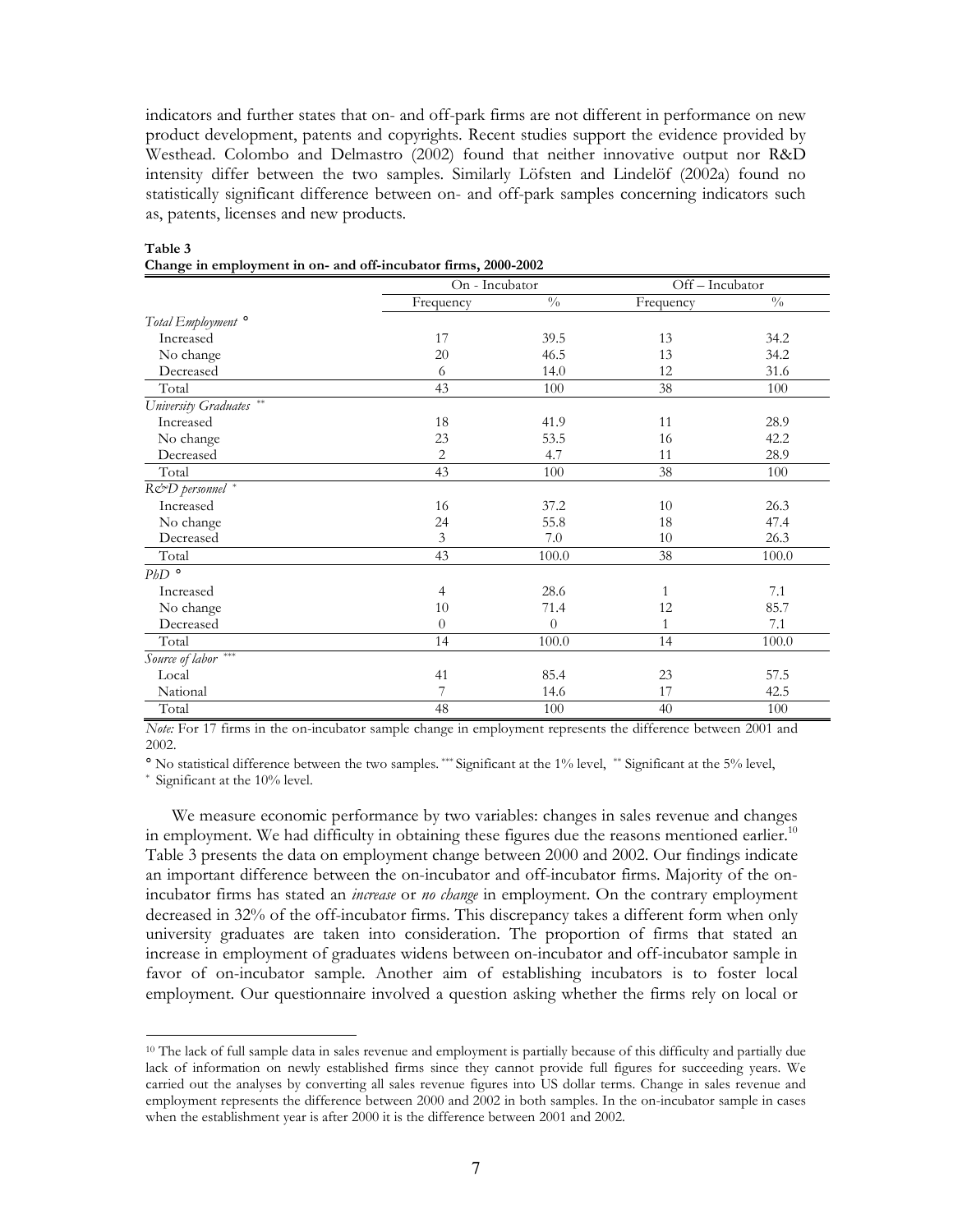national labor market. As expected on-incubator firms heavily rely on the local labor market, especially on the graduates of the university, where the firm is located in.

In a similar vein we can assess incubators in terms of their function as a facilitator of new opportunities for university graduates both in terms of employment and entrepreneurship. Employment by incubator firms can take two forms: regular employment and employment of student trainees. Mian (1996a and 1996b) indicates that "student employees" is one of the major value-added contributions of a university incubator. Our data shows that, 36 firms (75%) have stated that there is at least 1 employee (including entrepreneurs who founded the firm) graduated from the university where the firm is located in. Amongst all the university graduates, 36% are graduated from the university that the firm is located in. The firms in the incubators serve also as a model for entrepreneurs. Amongst 48 incubator firms 29  $(60\%)$  of them have at least one entrepreneur (founder of the firm) graduated from the university in which the firm is located.

Nearly 60% of the firms revealed the data on their sales revenue. There is an important difference between on- and off-incubator firms concerning sales revenue: 62% of the on incubator firms have stated that their sales revenue has increased; whereas this ratio is much lower in the off-incubator sample. Our findings show that on-incubator firms display a better record both in terms of sales revenue and employment.

|                   | On - Incubator |               | Off – Incubator |             |  |
|-------------------|----------------|---------------|-----------------|-------------|--|
|                   | Frequency      | $\frac{0}{0}$ | Frequency       | $^{0}/_{0}$ |  |
| Sales Revenue *** |                |               |                 |             |  |
| Increased         | 18             | 62.1          |                 | 20.0        |  |
| No change         |                | 3.4           |                 | 20.0        |  |
| Decreased         | 10             | 34.5          | 15              | 60.0        |  |
| Total             | 29             | 100           | 25              | 100         |  |

Table 4 Change in sales revenue in on- and off-incubator firms, 2000-2002

Note: For 6 firms in the on-incubator sample change in sales represents the difference between 2001 and 2002.

\*\*\* Significant at the 1% level.

The second criterion for evaluation is innovativeness.<sup>11</sup> It is suggested that incubators encourage technological performance of new high-tech firms. Several indicators can be used to evaluate this assertion. Table 5 reports the data related to innovation. Our data reflects interesting results regarding ownership of intellectual property rights. For instance, nearly 40% of the off-incubator firms have its own trademark, whereas this ratio is about only 15% in the onincubator sample. This difference is statistically significant at the 5 percent level. The questionnaire also comprised a question to gather information on whether the firms have introduced a new product or a process innovation in the past three years. 32% of the offincubator firms stated that the product they produced is at least partially new for the world. This ratio is slightly lower in the on-incubator sample. More than half of off-incubator firms claimed that they have introduced a product new for Turkey in the last three years whereas the same proportion is about 42 percent for on-incubator firms. 15% of the incubator firms have stated that what they produce is new to the firm, which might be an expected result in the sense that on-incubator firms are rather younger, and what they produce may be a known technology in the industry but they have just made it on their own. Overall, our findings do not provide clear evidence to support the assertion that on-incubator firms display better records in innovative output.

<sup>&</sup>lt;sup>11</sup> Firms in both samples are generally involved in either experimental development or applied research. Only two firms in the off-incubator sample stated that they do not have any R&D activities.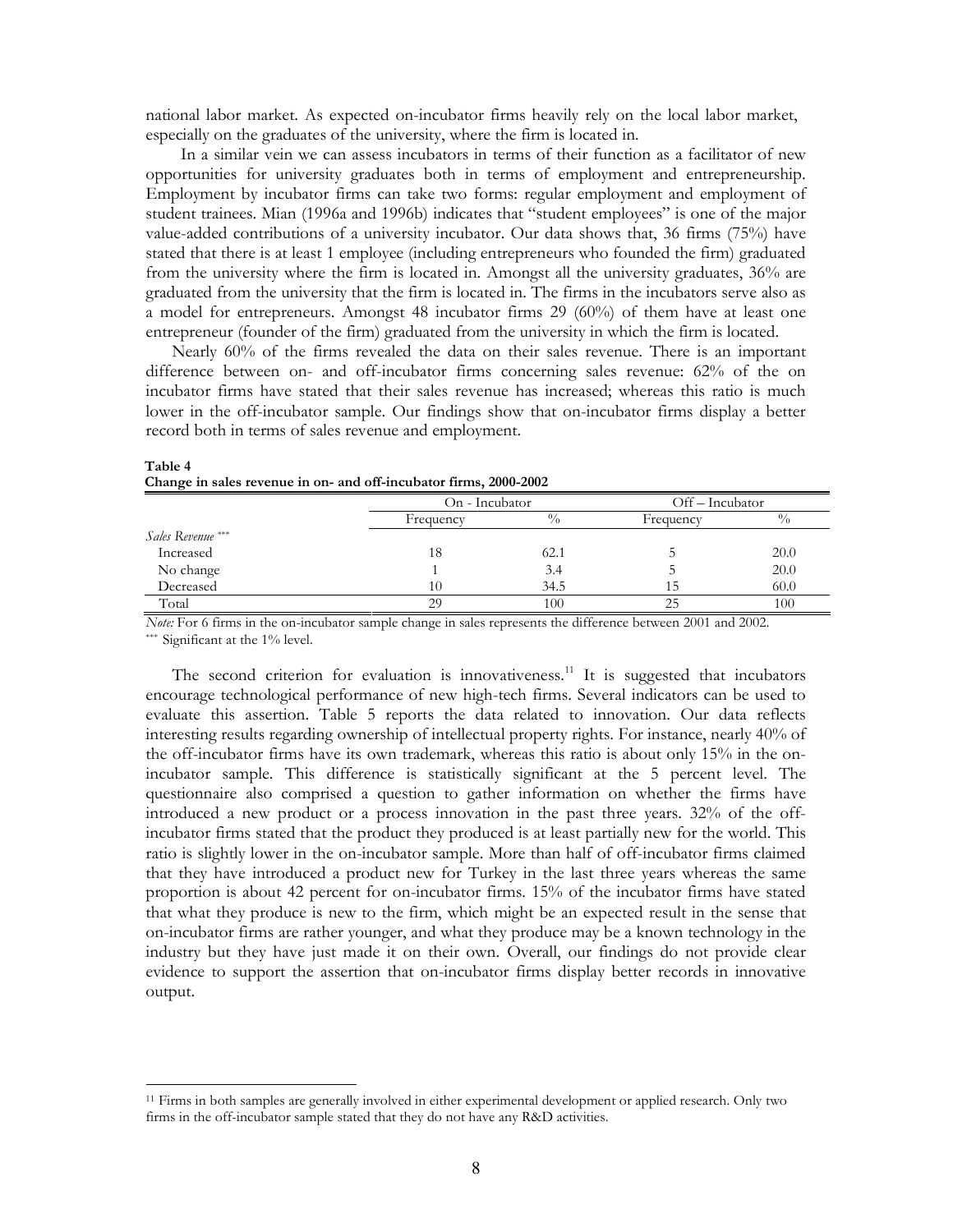|                                              | On - Incubator |             | Off - Incubator |               |
|----------------------------------------------|----------------|-------------|-----------------|---------------|
|                                              | Frequency      | $^{0}/_{0}$ | Frequency       | $\frac{0}{0}$ |
| Ownership of patent, trademarks etc.*        |                |             |                 |               |
| Yes                                          |                | 22.9        |                 | 41.6          |
| No                                           | 37             | 77.1        | 24              | 58.4          |
| Total                                        | 48             | 100         | 41              | 100           |
| Firms introduced a new product or service ** |                |             |                 |               |
| Not introduced new product or service        | $\Omega$       | 18.8        |                 | 12.2          |
| New for the firm                             |                | 14.6        |                 | $\theta$      |
| New for Turkey                               | 20             | 41.7        | 23              | 56.1          |
| New for the World                            | 12             | 25.0        | 13              | 31.7          |
| Total                                        | 48             | 100.0       | 41              | 100.0         |

Table 5 Indicators on innovation and technology in on- and off-incubator firms

<sup>\*\*</sup> Significant at the 5 % level, \* Significant at the 10 % level.

Change in the number of R&D personnel can be used as an indicator for the accumulation of technological capability. Table 3 shows that on-incubator firms have better performance than their off-incubator counterparts regarding employment in R&D related activities. The number of firms indicating a rise in R&D personnel in the on-incubator group is more than the offincubator sample. About 26% of the firms in the off-incubator sample indicated a decrease in R&D personnel, whereas this is only 7% in the on-incubator sample. To conclude this section, in terms of indicators related with employment and sales revenue, incubator firms seem to have a better record then their off-incubator counterparts on average. However, incubator firms are not more innovative than off-incubator firms but they tend to accumulate technological capability at a faster rate. Thus, low-level of innovativeness of on-incubator firms can be explained by the fact that they are yet at the early phase of their innovative activities/R&D projects.

## 5. What makes incubator firms more successful?

After showing that there are differences between on- and off-incubator firms with regards to their performance, this section identifies the underlying factors that determine these differences. We will analyze three sets of factors. First, we consider the differences between the characteristics of entrepreneurs. It might be the case that on-incubator entrepreneurs are more qualified both in terms educational background and prior working experience, which makes the firms they establish more successful. Second, incubator firms are more likely to interact with other firms and universities. On-incubator firms can benefit more from business networking and interactions with universities which enable them to transform their resources into productive means more easily then the off-incubator firms. Third, financial opportunities made available by the incubator may determine the success. Incubators in Turkey provide various kinds of financial support mechanisms and these supports might explain the performance differences between onand off-incubator firms.

Concerning entrepreneurial characteristics, there is a common belief that entrepreneurs that locate their businesses in an incubator are more qualified both in terms of education and prior working experience. In Turkey, entrepreneurs are accepted to an incubator only after an assessment of their projects. It could be the case that the entrepreneurs in the incubators are more qualified than their off-incubator counterparts just because of the reason that they are found to be successful with regards to their characteristics and ability. This process may lead to a self-selection bias in comparing on- and off-incubator firms. However, as Colombo and Delmastro (2002) suggest, incubators serve as a point of attraction for better-qualified entrepreneurs who can fully realize their potential with the support provided by incubators.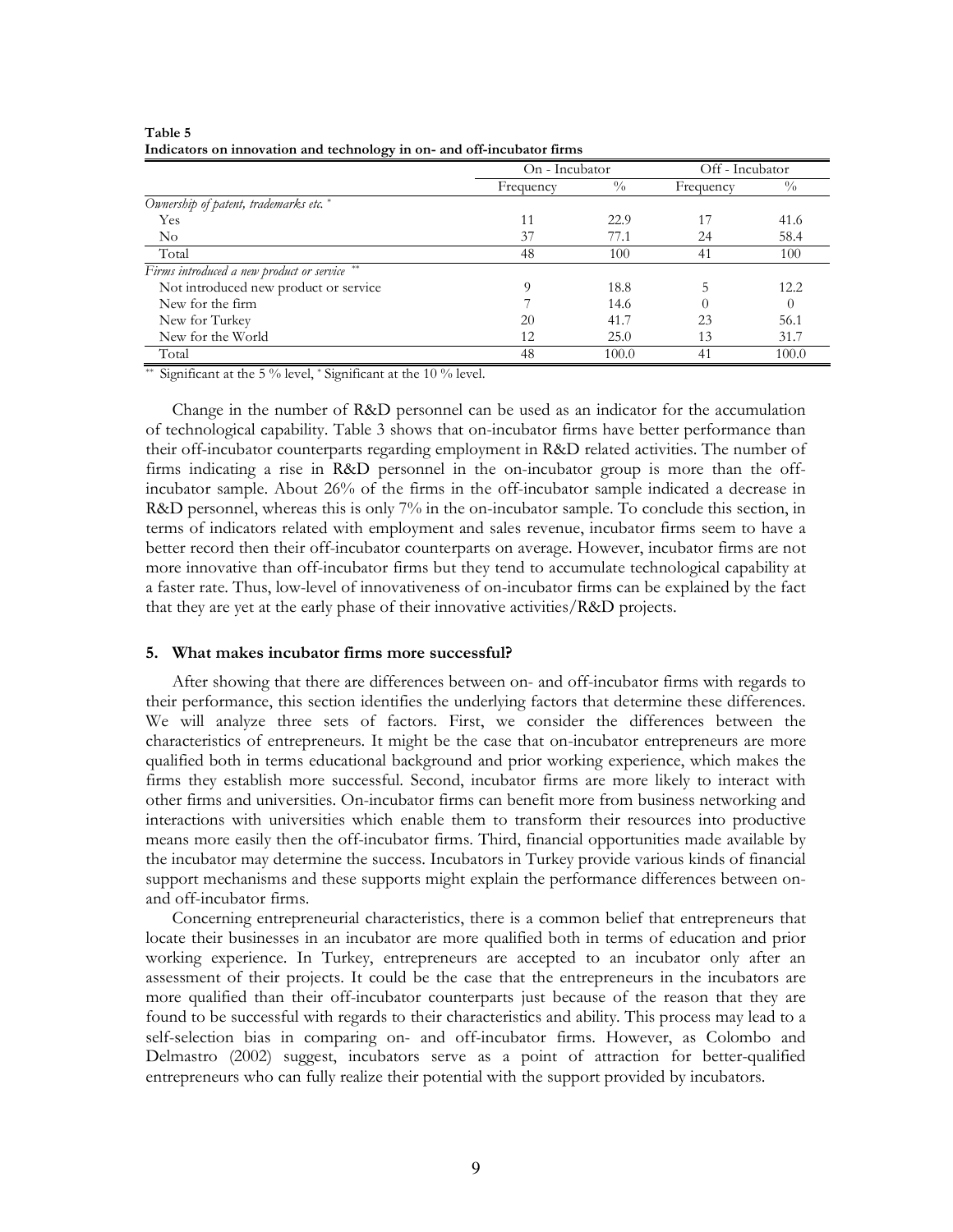Table 6 presents information on entrepreneurial characteristics. There seems to be no significant difference between on-and off-incubator entrepreneurs. We cannot reject the hypothesis that the mean age between two samples is equal. 50% of the on-incubator and 45% of the off-incubator entrepreneurs started their business before 30. There are minor differences in educational background between two samples. On-incubator sample is slightly more educated in the sense that the proportions of both PhD and masters degrees are higher in the onincubator sample as opposed to the off-incubator sample. However the difference is not statistically significant. This is interesting in the sense that similar studies for other countries suggest that there are significant differences in terms of education between the two samples. (Colombo and Delmastro, 2002 and Löfsten and Lindelöf, 2002b).

Although the educational level is the same, undergraduate fields are rather different for onand off-incubator entrepreneurs. The proportion of entrepreneurs that hold an undergraduate degree in science (mathematics, chemistry, etc) are significantly higher in the on-incubator sample than the off-incubator sample. Interestingly about 22% of the entrepreneurs in the offincubator sample hold a social science degree, against only 4% in the on-incubator sample.

|                                                    | On - Incubator |                           | Off-Incubator |               |  |
|----------------------------------------------------|----------------|---------------------------|---------------|---------------|--|
| Mean Age <sup>a</sup>                              | 33.1           |                           | 32.4          |               |  |
|                                                    | On - Incubator |                           | Off-Incubator |               |  |
|                                                    | Frequency      | $\sqrt[0]{\phantom{0}}_0$ | Frequency     | $\frac{0}{0}$ |  |
| Education level                                    |                |                           |               |               |  |
| PhD <sup>o</sup>                                   | 16             | 20.5                      | 10            | 16.4          |  |
| Masters <sup>o</sup>                               | 25             | 32.1                      | 16            | 26.2          |  |
| Undergraduate <sup>o</sup>                         | 35             | 44.9                      | 29            | 47.5          |  |
| High School or lower than high school <sup>o</sup> | $\overline{c}$ | 2.6                       | 6             | 9.9           |  |
| Total                                              | 78             | 100.0                     | 61            | 100.0         |  |
| Area of Undergraduate Degree                       |                |                           |               |               |  |
| Engineering <sup>o</sup>                           | 58             | 77.6                      | 39            | 70.9          |  |
| Science**                                          | 15             | 18.4                      | 3             | 5.5           |  |
| Social science ***                                 | 3              | 3.9                       | 12            | 21.8          |  |
| Other <sup>o</sup>                                 | $\theta$       | $\theta$                  | 1             | 1.8           |  |
| Total                                              | 76             | 100.0                     | 55            | 100           |  |
| Prior Working Experience                           |                |                           |               |               |  |
| First experience *                                 | 9              | 11.7                      | 2             | 3.3           |  |
| Owns a business **                                 | 7              | 9.1                       | 14            | 23.0          |  |
| Private firm <sup>o</sup>                          | 51             | 66.2                      | 36            | 59.0          |  |
| Government <sup>o</sup>                            | 5              | 6.5                       | 4             | 6.6           |  |
| Academic <sup>o</sup>                              | 5              | 6.5                       | 5             | 8.2           |  |
| Total                                              | 77             | 100.0                     | 61            | 100.0         |  |

## Table 6 Entrepreneurs profile: On-incubator versus off-incubator firms

<sup>a</sup> t-test. No statistical difference between two samples. Age is defined as "age of the entrepreneur when starting the business".

° No statistical difference between the two samples. \*\*\* Significant at the 1% level, \*\* Significant at the 5% level,

\* Significant at the 10% level.

Another characteristic that differs between the two samples is the entrepreneur's prior working experience. As it is mentioned earlier, incubators enable new opportunities for both students and academic personnel. So at least it may be expected that the proportion of entrepreneurs that have prior academic career is higher in the on-incubator sample. Though not statistically significant it is interesting to see just the opposite. A further interesting finding is that 12% of the on-incubator entrepreneurs have no prior working experience, while this is only 3% in the off-incubator sample. In conjunction with this only 9% of the on-incubator entrepreneurs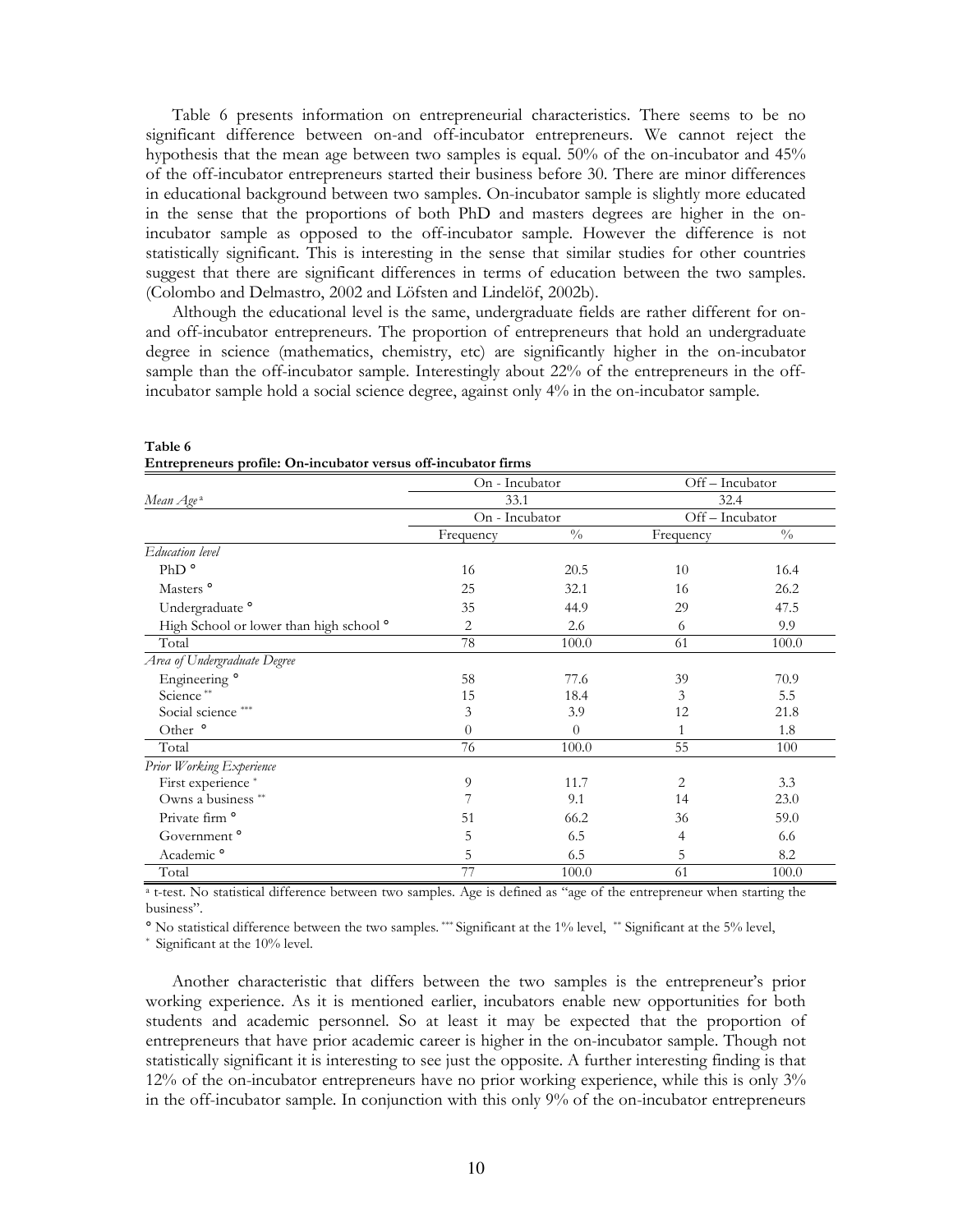owned a business previously, whereas this goes up to 23% in the off-incubator category. The proportion of entrepreneurs who have prior working experience in a private company is very high in both samples (66 % on- and 59% off-incubator). This finding indicates that spin-offs are the dominant source of start-ups / see also Sung, Gibson and Kang, 2002). There is weak evidence that indicated that off-incubator entrepreneurs have better records in terms of management capability than their on-incubator counterparts. Although it is a subjective remark, during the interviews it is observed that one of the main deficiencies of the on-incubator entrepreneurs is their lack of experience on handling the management of the firm.

Incubators enable firms to benefit from business networking and on-incubator firms are expected to interact intensively with other firms and the university where the incubator is located. We test this hypothesis by asking the firms to rate the importance of networking and interaction they have with other firms and universities. Responses are ranked in a 5-point scale (1) the highest and 5 the lowest degree of importance).

Table 7

|  | Degree of importance attached to networking and interaction by on-and off-incubator firms (averages) |
|--|------------------------------------------------------------------------------------------------------|
|  |                                                                                                      |

|                                                                     | On-Incubator | Off-Incubator |
|---------------------------------------------------------------------|--------------|---------------|
| Interaction with other businesses                                   |              |               |
| R&D collaboration °                                                 | 0.604        | 0.600         |
| Commercial relations <sup>o</sup>                                   | 0.729        | 0.750         |
| Social interaction <sup>°</sup>                                     | 0.521        | 0.600         |
| Interaction with universities                                       |              |               |
| $R&D$ collaboration <sup>*</sup>                                    | 0.667        | 0.475         |
| Analysis, testing and evaluation of company's products <sup>o</sup> | 0.396        | 0.425         |
| Collaboration on projects (other than R&D) <sup>°</sup>             | 0.625        | 0.450         |
| Employee education and training **                                  | 0.500        | 0.275         |
| Recruitment of staff <sup>o</sup>                                   | 0.500        | 0.475         |
| Contact with universities                                           |              |               |
| Contact with academic personnel ***                                 | 0.771        | 0.500         |
| Using the available infrastructure at the university                | 0.813        | 0.300         |

Note: We combined the first two levels of importance and labeled it as "important" and combined the remaining three levels of importance and labeled it as "not important". Importance level: 1=important and 0=not important. ° No statistical difference between the two samples. \*\*\* Significant at the 1% level, \*\* Significant at the 5% level,

\* Significant at the 10% level.

The results reveal interesting patterns. First, companies in both samples rank R&D collaboration and commercial relations with other businesses more or less at the same level, contrary to the expectation that incubator firms engage in cooperation relatively more than the other firms. A detailed investigation displays even more surprising results. The percentage of offincubator firms that attach the highest level of importance to networking with similar business are significantly higher than the on-incubator firms in all three categories of interaction.<sup>12</sup> Interestingly social interaction is not so much important for on-incubator firms as opposed to off-incubator firms. We further asked incubator firms to rank the importance of interaction with incubator firms. It is expected that the interaction within incubator should be at least ranked more important. Surprisingly, social interaction is less important within the incubator firms, when compared to social relations between an incubator firm and an off-incubator counterpart. During the interviews it is observed that the main reason for low levels of business networking is the lack of confidence. Incubator firms do not trust others because they are afraid that other firms could "plagiarize" their own projects. Moreover they are also uncomfortable about transfer of employees to other firms. Incubator firms are small in size and many entrepreneurs stated that

<sup>&</sup>lt;sup>12</sup> There is no consensus among researchers on this issue. Mian (1996a) states that the services provided by the incubator regarding business networking are found to be the ones that firms mostly receive benefit from. However Löfsten and Lindelöf (2003) suggest that there is not a significant added value of networking with similar business.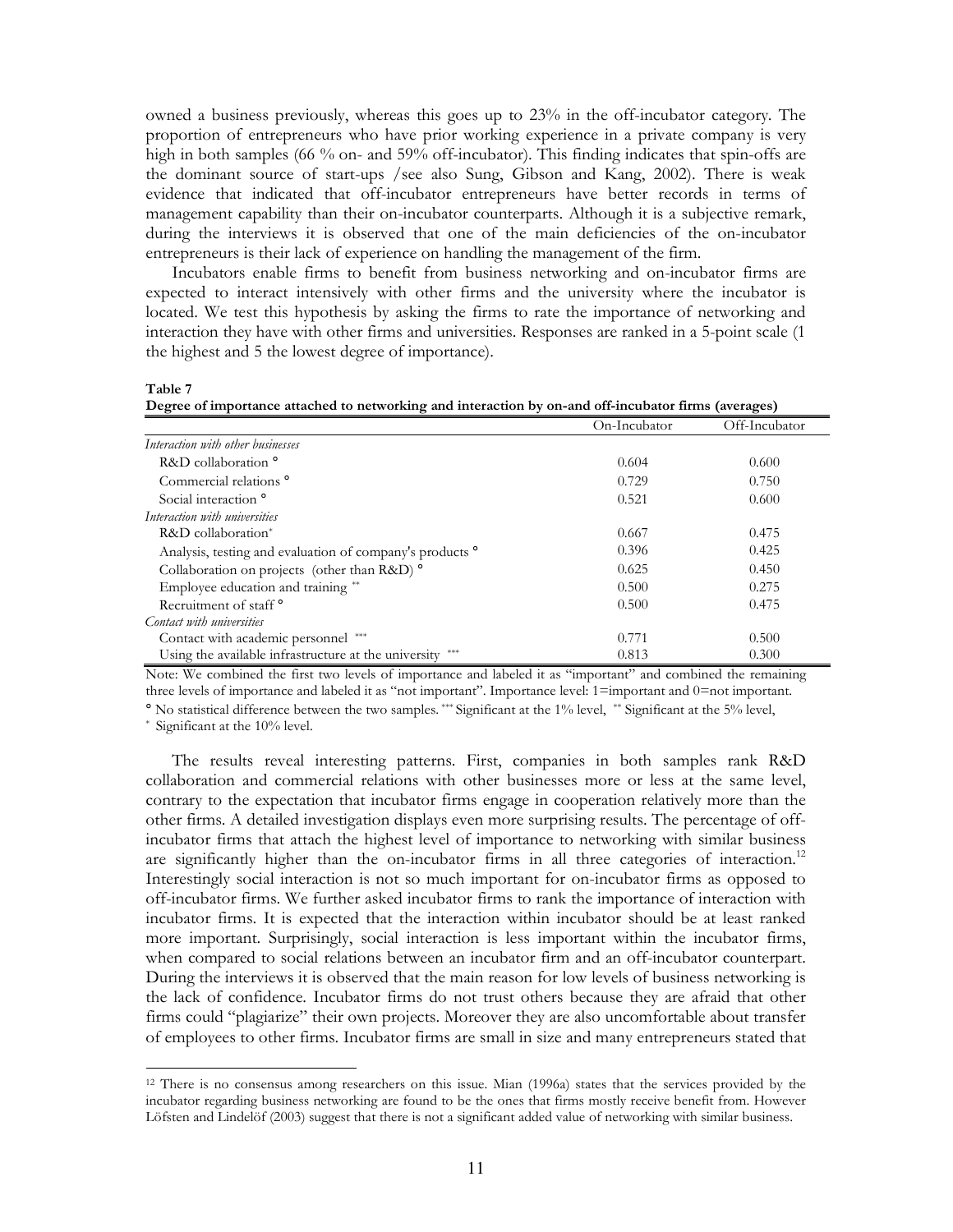employees have perfect information on every aspect concerning the company and transfer of an employee to another competitor means simply transfer of the firm's own project.

Another result is that incubator firms give more importance to every type of interaction with universities as opposed to their off-incubator counterparts. This is an expected result since technology incubators are all located in a university campus and it should be easier for firms to contact with universities on these issues. However except interaction with universities on R&D collaboration and on employee education and training the differences between the two samples are not statistically significant. Firms are also asked to rank the importance for contact with universities, which we separated into two forms: contact with academic personnel and using the available infrastructure of the university. On-incubator firms tend to attach more importance to contact with academic personnel and use of the infrastructure of the university. Geographical proximity can be an explanatory factor. Moreover, younger and smaller on-incubator firms are perhaps in more need of tools and equipment as well as advice from the academics. To sum up, our findings reveal that on- and off-incubator companies share similar characteristics concerning the cooperation and collaboration with similar businesses, but interaction with universities seems to be more important for on-incubator firms.

An important function of incubators is that through the services they provide, tenant companies have better opportunities to access financial support. Indeed financial support schemes are very important especially in the start-up phase and availability of venture capital is crucial. To show this, entrepreneurs were asked to indicate their source of funding when establishing their businesses and whether their capital was sufficient. Table 8 indicates that there is not a difference between the two samples regarding the source of funding. Most of the entrepreneurs in both on- and off-incubator samples stated that the main source of funding was their own accumulation. Entrepreneurs were also asked whether their financial capital was sufficient in the start-up phase. Interestingly, nearly half of the on-incubator entrepreneurs have stated that their capital was sufficient, and the ratio is even higher in the off-incubator case reaching up to 67%. The difference between the two samples is found to be statistically significant. Contrary to our expectation, these ratios are quite high.<sup>13</sup> But still, the ones that are relatively in need of funding are the entrepreneurs that located their businesses in an incubator.

|                                                      | On - Incubator |               | Off - Incubator |               |  |
|------------------------------------------------------|----------------|---------------|-----------------|---------------|--|
|                                                      | Frequency      | $\frac{0}{0}$ | Frequency       | $\frac{0}{0}$ |  |
| Source of funds in the start-up period? <sup>o</sup> |                |               |                 |               |  |
| Own accumulation                                     | 67             | 87.0          | 52              | 96.30         |  |
| Bank credit                                          |                | 5.2           |                 |               |  |
| Friends and relatives                                | 12             | 15.6          | 8               | 14.81         |  |
| Other                                                |                | 5.2           |                 | 12.96         |  |
| Total <sup>a</sup>                                   | 77             |               | 54              |               |  |
| Was your capital enough? **                          |                |               |                 |               |  |
| Yes                                                  | 34             | 44.2          | 36              | 66.7          |  |
| $\rm No$                                             | 43             | 55.8          | 18              | 33.3          |  |
| Total                                                | 77             | 100.0         | 54              | 100.0         |  |

#### Table 8 Entrepreneurs' source of funding

<sup>a</sup> Since some entrepreneurs have multiple responses, percentages do not sum up to 100.

° No statistical difference between two samples. \*\* Significant at the 5 % level.

To evaluate our third argument we employ several indicators related with the financial supports that are available through three different institutions: KOSGEB, TUBITAK-TIDEB<sup>14</sup>

<sup>&</sup>lt;sup>13</sup> An important factor that may cause a bias here is that many entrepreneurs that own a software company stated that a software company could easily be established with little capital (even only with a computer). So in such cases it might be the reason that they have stated that their capital was sufficient.

<sup>&</sup>lt;sup>14</sup> TUBITAK is the abbreviation of Scientific and Technological Research Council of Turkey.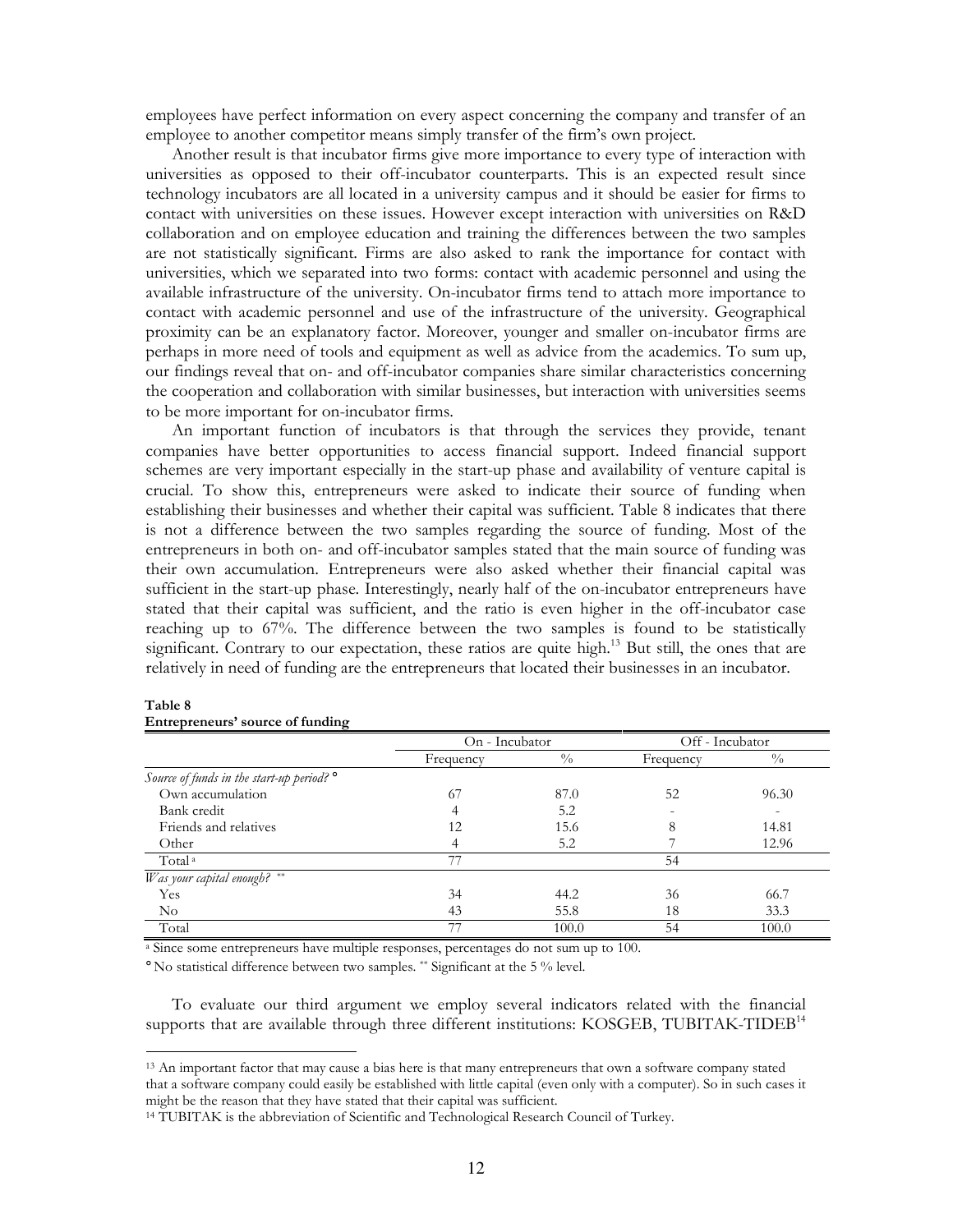(TUBITAK- Technology Monitoring and Evaluation Board) and TTGV. Both TIDEB and TTGV support a definite proportion of the R&D incentives for similar aims. They provide financial assistance for the research that aims to create a new product or to improve the competitive position of an existing product. The supports are up to 50-60% of the total project expenses and include expenditures on personnel, tools, materials, software, consultancy and even expenditures for registration of a patent, industrial design etc. The important difference is that, the support of TTGV has to be repaid within a time interval but without an interest, however the support of TIDEB is in the form of grant. KOSGEB has also incentives in supporting R&D on the project basis. The firms outside the incubator building can also apply for the KOSGEB support as well as the firms that locate their business in a technology incubator. The support can either be in the form of a grant or with repayment. As mentioned before, this financial support scheme covers diversified set of activities such as, prototype development, consultancy support and rent support.

To assess whether on-incubator firms have better opportunities to access financial support, we have asked several questions (see Table 9).<sup>15</sup> It seems that almost all firms in both samples have information on the support programs. Around 40% of the firms in both samples have at least one supported project. However the origin of support shows a discrepancy between the two samples. It is inclined towards TIDEB and TTGV in the off-incubator sample, and towards KOSGEB in the on-incubator sample. Since TEKMERs are centers established and operated by KOSGEB, it may be easier for incubator firms to access KOSGEB supports. Unfortunately, especially the incubator firms indicated several difficulties in reaching financial assistance for R&D projects regardless of the source. Nearly all firms stated that the application process is rather complicated and time consuming. Moreover, firms do not have special personnel to deal with the application and it is hard for an employee (generally an engineer) to handle both R&D and administrative tasks at the same time.

|                                                                              | $On$ – Incubator |               | Off-Incubator |               |  |
|------------------------------------------------------------------------------|------------------|---------------|---------------|---------------|--|
|                                                                              | Frequency        | $\frac{0}{0}$ | Frequency     | $\frac{0}{0}$ |  |
| Has information about supports? °                                            |                  |               |               |               |  |
| Yes                                                                          | 47               | 97.9<br>39    |               | 95.1          |  |
| Taken supports? °                                                            |                  |               |               |               |  |
| Yes                                                                          | 21               | 43.8          | 17            | 41.5          |  |
| N                                                                            | 48               |               | 41            |               |  |
| Origin of Support<br>$ \!\!\mathbf{c} \!\!\mathbf{k}\rangle\! \!\mathbf{c} $ |                  |               |               |               |  |
| <b>TIDEB</b>                                                                 | 9                | 42.8          | 11            | 64.7          |  |
| <b>TTGV</b>                                                                  | 2                | 20.0          | 8             | 47.0          |  |
| <b>KOSGEB</b>                                                                | 14               | 66.6          | -1            | 5.9           |  |
| N <sup>a</sup>                                                               | 21               |               | 17            |               |  |
| Importance of supports <sup>o</sup>                                          |                  |               |               |               |  |
| Very important-critical                                                      | 14               | 66.7          | 4             | 36.4          |  |
| Important                                                                    | 6                | 28.6          | 6             | 54.5          |  |
| Not Important                                                                |                  | 4.8           |               | 9.1           |  |
| Total                                                                        | 21               | 100.0         | 11            | 100.0         |  |

## Table 9 Evaluation of supports of KOSGEB, TIDEB and TTGV

<sup>a</sup>Percentages do not sum up to 100 because there are multiple responses.

° No statistical difference between two samples. \*\*\* Significant at the 1% level.

We conclude this section by presenting an overall evaluation of the incubators in Turkey. In the first place, as underlined previously, incubators are believed to facilitate new high-technology firm creation. We can evaluate this claim in four ways. First, our data reflects that incubators display strong start-up character. There are 23 start-up firms in the on-incubator sample, which

<sup>&</sup>lt;sup>15</sup> For a detailed evaluation of the various financial support mechanisms in Turkey see Taymaz  $(2001)$ .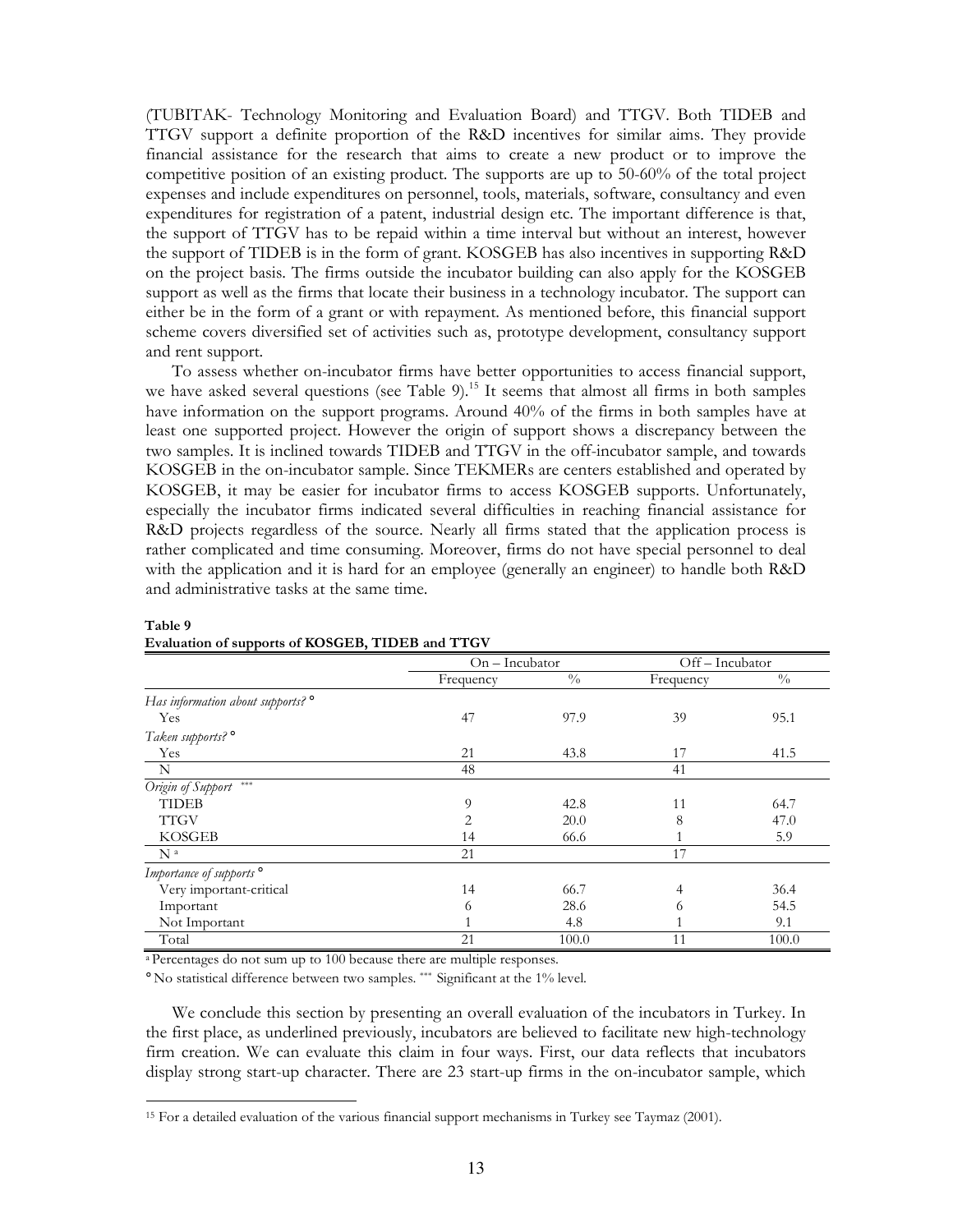constitutes about 48% of all firms. However one can easily extend this by adding the 7 firms that are established outside the incubator but moved into an incubator within a year, which makes a total of 63% of all on-incubator firms. Second, the questionnaire included a question on the behavior of the on-incubator entrepreneurs if they had not located their business in an incubator. 6 have stated that the company might still exist but it would have been struggling to survive and would have been inefficient. 2 of them have stated that the company might have not existed and interestingly 3 entrepreneurs stated that they would have immigrated to another country. The results show that at least 23% of the firms might have not been established if they were not located in an incubator. When only start-ups are taken into consideration, this ratio goes up to 28%. Third, 20% of the firms stated that the infrastructure and available office spaces provided are amongst the most important reasons behind locating their business in an incubator. Moreover, 27% of the firms attached first degree of importance to this. This is a clear indication of the importance of the facilities that incubators provide.<sup>16</sup> Finally, our analysis indicates that 54% of the firms that did not receive any kinds of financial support<sup>17</sup> consider the facilities provided by the incubators as critically important for the company's development.

In addition, firms stated three reasons for locating their business in an incubator<sup>18</sup>. Firms are also asked to rank the realizations (whether they are satisfied with the services provided) and the sufficiency levels (whether the facility is sufficient or not) for the three reasons they select. Four factors found to be the most important of all: opportunity to interact with university, available infrastructure and office space, favorable location and image, and government. Furthermore, the findings reveal that administrative and technical supports are not important at all. It is evident that on-incubator firms are satisfied with the location and image of incubators, and they as well rank the sufficiency level highest of all.<sup>19</sup> Firms are also quite satisfied with the office spaces and infrastructure provided. However they ranked the sufficiency levels for these factors slightly lower.

|                                                                    |                  |                                              |         | Realization level                                 |         | Sufficiency level                                  |
|--------------------------------------------------------------------|------------------|----------------------------------------------|---------|---------------------------------------------------|---------|----------------------------------------------------|
| Reasons                                                            | $\%$ of<br>Firms | $\%$ of firms<br>that stated<br>first choice | Average | $%$ of firms<br>that attach<br>first two<br>level | Average | $\%$ of firms<br>that attach<br>first two<br>level |
| Opportunity to interact with the university                        | 22.5             | 22.9                                         | 2.48    | 31.3                                              | 2.45    | 31.3                                               |
| Available infrastructure and office space                          | 19.7             | 27.1                                         | 2.11    | 37.5                                              | 2.30    | 33.3                                               |
| Favorable location and image                                       | 19.0             | 18.8                                         | 1.96    | 41.7                                              | 1.85    | 39.6                                               |
| Government Support in all kinds                                    | 15.5             | 25.0                                         | 2.64    | 20.8                                              | 2.36    | 25.0                                               |
| Opportunity to network with similar business                       | 9.2              |                                              | 2.92    | 10.4                                              | 2.46    | 16.7                                               |
| Technical support made available by incubators                     | 8.5              | 6.3                                          | 2.55    | 12.5                                              | 2.27    | 14.6                                               |
| Administrative support made available by<br>incubators<br>$N = 40$ | 5.6              |                                              | 2.50    | 8.3                                               | 2.13    | 10.4                                               |

#### Table 10 Reasons behind locating the firm in an incubator

Realization level: 1 to 5, being 1=Totally satisfied, 3=Average satisfaction, 5=Not at all

Sufficiency level: 1 to 5, being 1=Very good, 3=Average, 5=Not at all

<sup>&</sup>lt;sup>16</sup> Studies by Mian (1996a, 1996b) report similar finding that is the rent breaks – cheaper office spaces- is an important value-added for many firms.

<sup>&</sup>lt;sup>17</sup> Such a constraint is imposed because the firms that are not supported financially are the ones that highly use other facilities such as infrastructure and office spaces and we suppose that it is these firms that have benefited the most. <sup>18</sup> In this question we supplied 7 possible reasons for locating the business in an incubator. We asked firms to rank three reasons according to their level of importance (for example, reason X is the first important, reason Y is the second important etc.) Then we have asked the realization and the sufficiency levels for these factors. <sup>19</sup> See Westhead and Batstone (1998) and Mian (1996a) for similar findings.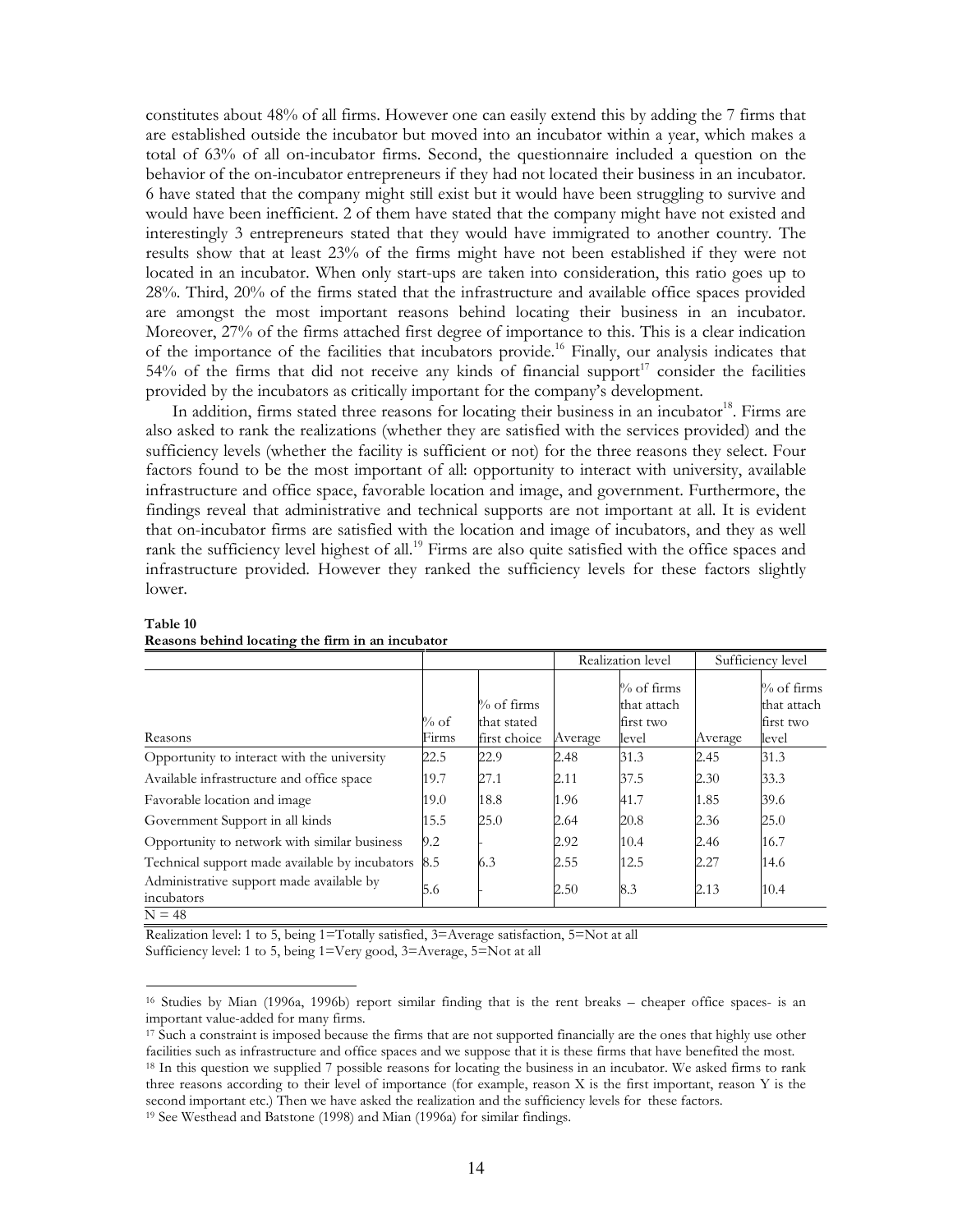Table 11 presents further evidence on the importance of incubators. Only one firm has stated that the impact of incubator is not important. Nearly 60% of the firms have stated that the facilities and opportunities made available by the incubators were critical for firm's survival and development. In order to identify the characteristics of on-incubator firms that have ranked the importance of incubator facilities as critical, we divided the on-incubator sample into two and carried out a similar analysis. 28 firms that have attached critical importance to incubator facilities are compared with remaining 20 firms in the on-incubator sample. 70% of the firms that have found the services provided by incubators critical are start-ups. Furthermore half of these firms have taken a direct R&D support from one of the three sources and nearly all stated that the R&D support was also critical for the development of the firm. Moreover, these firms that consider incubator facilities as important achieved a better record in terms of economic and technological performance as opposed to the remaining 20 firms in the on-incubator sample. 75% of these firms have stated an increase in sales revenue, whereas this is only 53% in the remaining sample. 30% of these firms own a patent or a trademark as opposed to 15% of the remaining 20-firm sample. Finally, 41% of these firms have produced a product or a service, which they consider as new to the world in the past three years. This ratio is only 17% in the remaining 20-firm sample. These results once again provide evidence for our main argument that the TEKMERs in Turkey are quite important in providing assistance for micro firms (especially for start-ups) and help them to survive them in their vulnerable stages.

## Table 11 Overall evaluation of TEKMERs by on-incubator firms

|                                               | Frequency | $^{0}/_{0}$ |
|-----------------------------------------------|-----------|-------------|
| Very important - critical to firm development | 28        | 58.3        |
| Important                                     | 10        | 39.6        |
| Not important                                 |           |             |
| Total                                         | 48        | 100.0       |

## 6. Concluding remarks and policy implications

In this paper we presented detailed information regarding the early stage of Turkish experience in establishing technology incubators. 48 incubator firms were compared with 41 off-incubator firms on the basis of their basic characteristics. Our findings show that technology incubators in Turkey have played quite an important role in supporting start-ups in their vulnerable stages and helped them to survive. There are significant differences between onand off-incubator firms regarding their economic performance, highly in favor of incubator firms. On-incubator firms have had a better performance record, both in terms of employment growth -especially R&D personnel and local employment - and output growth. However there are not any profound difference in innovativeness. We found financial support mechanisms and various incubator support services important in explaining these performance differentials. 67 percent of the firms that have received financial support stated that the support was critical to firm development. Moreover, nearly 60 percent of the incubator firms evaluated the overall incubator impact as very important (Table 11). We further argue that the effect of entrepreneur characteristics, business networking and interaction with university are not strong enough in explaining the performance differentials between on- and off-incubator firms.

Absence of venture capital initiatives, low levels of business networking, lack of marketing and inadequate business support mechanisms appear to be major problem areas that drive down the positive impact of incubators in Turkey. It is found that the main source of funding at the start-up stage is own resources of the entrepreneurs. Venture capital markets are not developed in Turkey and there should be some attempts for improvement. This is important in the sense that, venture capital and spin-off process are vital for long-term success of incubators and science parks. However one should keep in mind that macroeconomic stability is a prerequisite for developing a well-functioning venture capital market.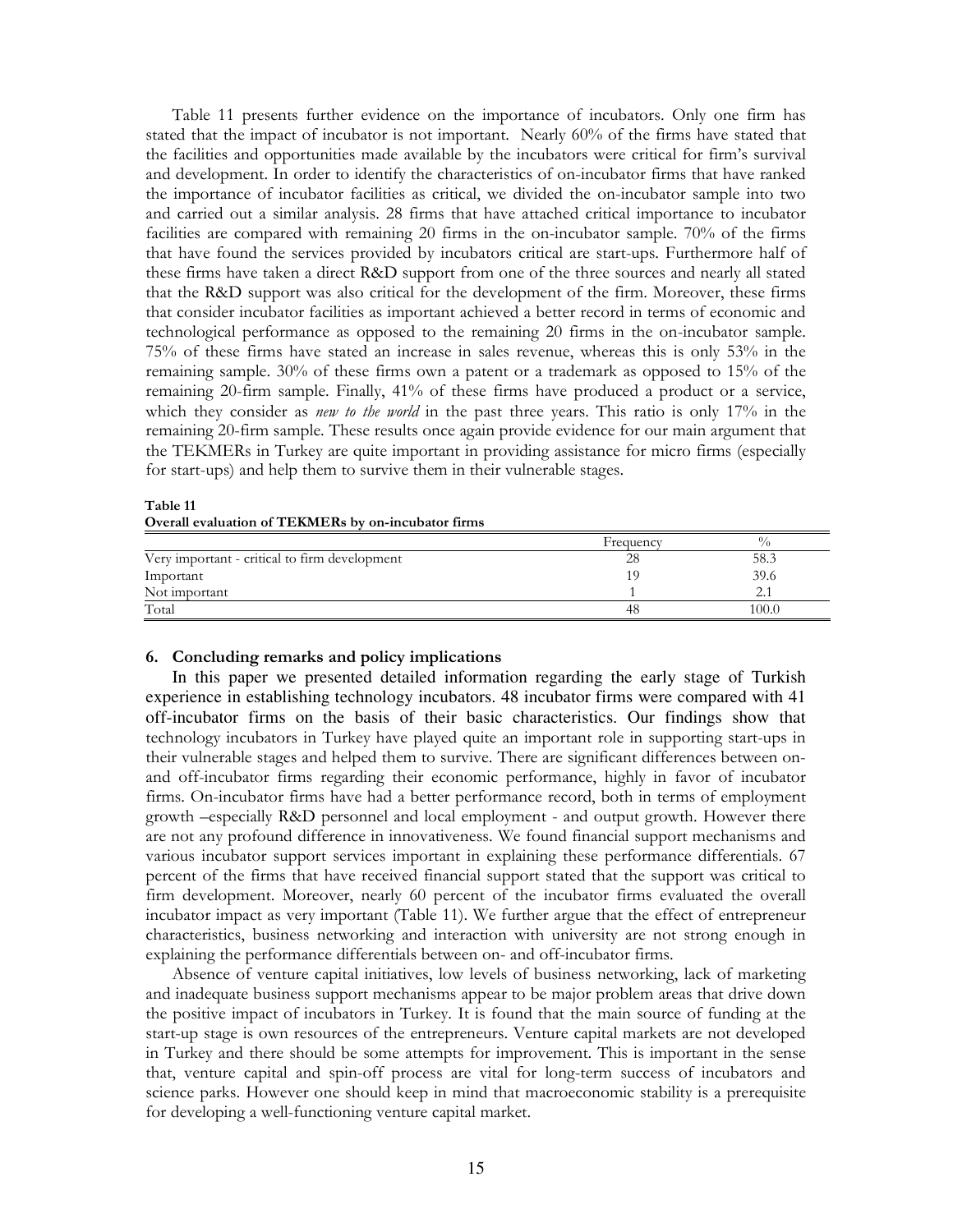Low level of business networking and interaction is one of the main weaknesses of incubators in Turkey. Only 10% of the on-incubator firms stated that the reason for locating the business in an incubator is to network with similar businesses and none of them attached the highest level of importance to this factor. The long-term benefits of incubators depend on the impact of incubator on the behavior and capability of its tenants. Business networking might be an important tool in this respect. Unfortunately, improvements in business networking in incubators in Turkey may be slow because firms do not consider networking as an essential strategy. Apart from the existing weakness in individual level interaction between firms, incubators themselves should be integrated into a wider framework. Incubators should not be stand-alone entities but rather work along side other organizations and schemes to promote broader strategies (European Commission, 2002).

Table 12

| Main Findings                                               |                                                                                                                                                                                                                                                                                                                                                                                                                                                                                                                                                                    |
|-------------------------------------------------------------|--------------------------------------------------------------------------------------------------------------------------------------------------------------------------------------------------------------------------------------------------------------------------------------------------------------------------------------------------------------------------------------------------------------------------------------------------------------------------------------------------------------------------------------------------------------------|
| Economic<br>performance                                     | On-incubator firms seem to display better records both in terms of employment growth -<br>especially local employment and R&D personnel - and output growth. An important part of<br>the labor force of on-incubator firms are graduates and student employees from the university<br>where the firm is located in.                                                                                                                                                                                                                                                |
| Innovative output                                           | Our data do not support the hypothesis that firms in incubators perform better than their off-<br>incubator counterparts regarding new product and service development.                                                                                                                                                                                                                                                                                                                                                                                            |
| Interaction with<br>similar businesses and<br>universities. | Importance of networking with similar businesses does not differ between on- and off-<br>incubator samples. Incubator firms are better linked to universities, although most of the<br>interaction is in the form of informal contacts.                                                                                                                                                                                                                                                                                                                            |
| Information<br>networks<br>& financial supports             | Being in an incubator does not affect opportunities to access financial support but supports<br>are more critical for on-incubator firms. Support mechanisms seems to be sufficient for a<br>developing country, however unwillingness and disabilities of firms, complexity of application<br>procedure and deficiencies of the implementation process hinders the full impact of the<br>financial support mechanisms. Incubators can make this process easier by offering extensive<br>help in the application procedure, which is welcome by most of the firms. |
| Entrepreneurs                                               | Although it is not confirmed statistically on-incubator firm entrepreneurs appear to be slightly<br>better educated. More than 95% of the on-incubator firm entrepreneurs are either engineer or<br>hold a science a degree, which is significantly more than the off-incubator counterparts.<br>However the difference in entrepreneur profile is not strong enough to explain the<br>performance differentials between on- and off-incubator firms.                                                                                                              |
| Overall evaluation                                          | Technology incubators in Turkey have quite an important role in supporting start-ups in their<br>vulnerable stages. 60% of the firms found the services provided critical to firm development.                                                                                                                                                                                                                                                                                                                                                                     |
| Main Weaknesses                                             |                                                                                                                                                                                                                                                                                                                                                                                                                                                                                                                                                                    |
| Lack of marketing<br>initiatives                            | The policies aiming to increase the innovativeness and creation of new products and<br>processes should best be supported by policies that aim to improve marketing opportunities -<br>both national and international- as well as policies that aim to create domestic demand.                                                                                                                                                                                                                                                                                    |
| Low levels of<br>business networking<br>and interaction     | The long-term benefits of an incubator depend on the success of business networking and<br>interaction that have impact on the behavior and capability of its tenants.                                                                                                                                                                                                                                                                                                                                                                                             |
| Lack of risk<br>capital initiatives                         | Risk capital mechanisms are vital for the success of the incubation process, however it should<br>be kept in mind that macroeconomic stability is prerequisite for this.                                                                                                                                                                                                                                                                                                                                                                                           |
| Business support<br>functions                               | The success of an incubator rests on the quality of the services provided rather than the<br>quantity. There should be improvements in the quality of the business support mechanisms.                                                                                                                                                                                                                                                                                                                                                                             |

Main findings of the study and weaknesses of the incubators in Turkey

Our findings provide evidence that technology incubators in Turkey encourage new-firm creation and provide important facilities to support start-ups in their vulnerable stages. However, it seems that technology incubators should be well-integrated with other institutions and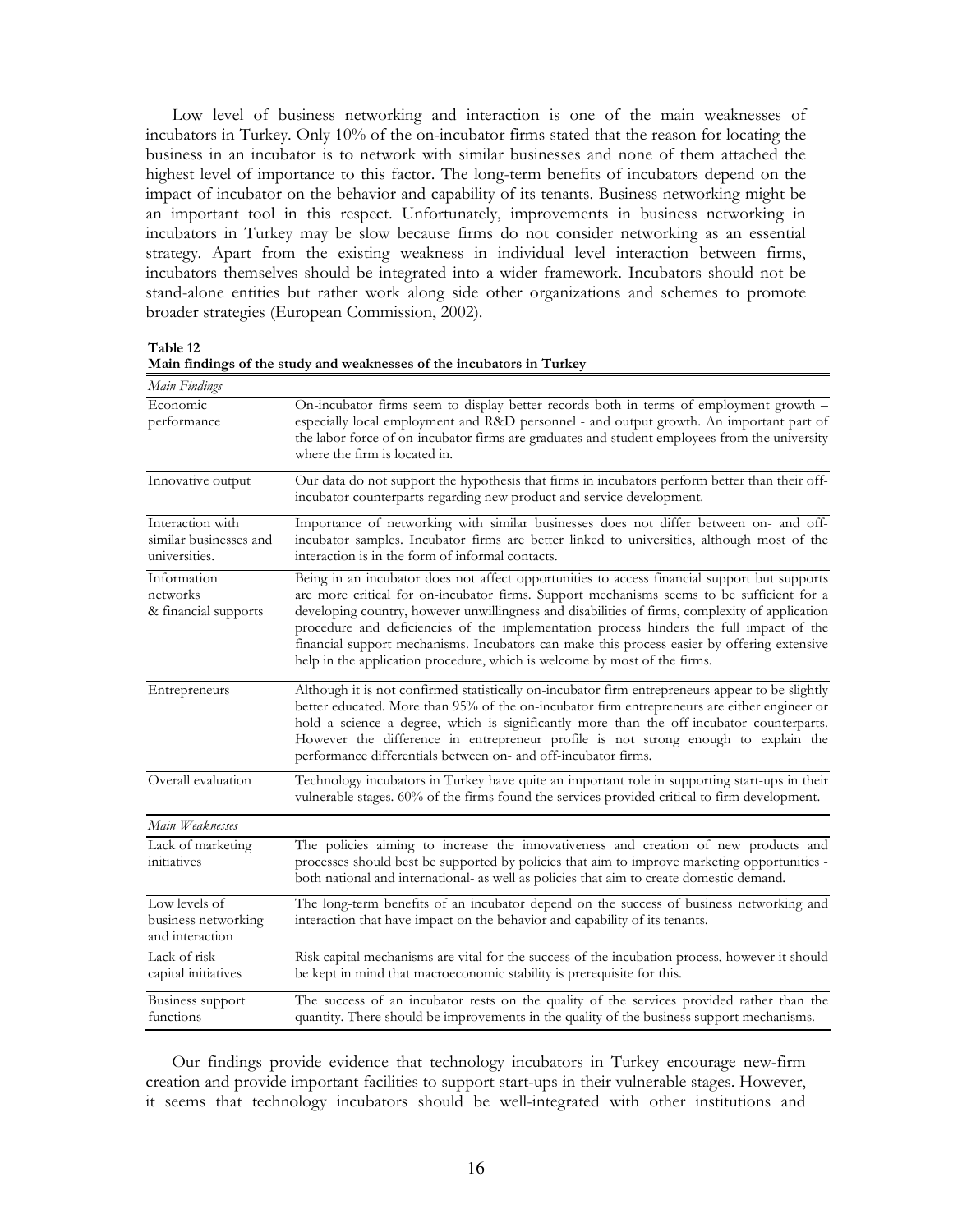technology development programs. In designing and implementing technology and innovation policies, policy makers should take into account the fact that incubator policy and other programs (education and training, R&D support, techno-parks, etc.) are complementary policies. The benefits of incubators could be augmented by adopting comprehensive and consistent policies.

## References

- Allen, D. and Levine, V. (1986), Nurturing Advanced Technology Enterprises: Emerging Issues in State and Local Economic Development Policy, New York: Prager.
- Colombo, M. G. and Delmastro, M. (2002), "How Effective are Technology Business Incubators: Evidence From Italy", Research Policy, 31, 1103-1122
- European Commission (2001), Methodology For Regional and Transnational Technology Clusters: Learning with European Best Practices, European Commission
- European Commission (2002), Benchmarking of Business Incubators, European Commission
- Löfsten, H. and Lindelöf, P. (2002a), "Science Parks and Growth of New Technology Based Firms: Academic-Industry Links, innovation and Markets", Research Policy, 31, 859-876
- Löfsten, H. and Lindelöf, P. (2002b), "Growth, Management and Financing of New-Technology-Based Firms - Assessing Value-added contributions of firms located on and off Science Parks", Omega, 30, 143-154.
- Löfsten, H. and Lindelöf, P. (2003), "Determinants of an Entrepreneurial Milieu: Science Parks and Business Policy in Growing Firms", Technovation, 23, 51-64.
- Mian, S.A. (1994a) "US university-sponsored technology incubators: an overview of management, policies and performance", Technovation; 14 (9), 515-528.
- Mian, S.A. (1994b) "Are university technology incubators providing a milieu for technology-based entrepreneurship", Technology Management, 1(3): 86-93.
- Mian, S.A. (1996a), "Assessing the Value-added Contributions of University Technology Business Incubators to Tenant Firms", Research Policy, 25, 325-335.
- Mian, S.A. (1996b), "The University Business Incubator: A Strategy for Developing New Research / Technology-Based Firms", The Journal of High Technology Management Research, 7, 191-208.
- Mian, S.A. (1997) "Assessing and managing the university technology business incubator: an integrative framework", Journal of Business Venturing, 12, 251-285.
- Monck, C.S.P., Porter, R.B., Quintas, P., Storey, D.J., and Wynarczyk, P. (1988), Science Parks and the Growth of High Technology Firms, Croom Helm: London
- OECD (1998), Technology, Productivity and Job Creation: Best Policy Practices, OECD
- OECD (2004), Small and Medium-sized Enterprises. Issues and policy, internet source accessed on 09.08.2004: http://www.oecd.org/dataoecd/5/11/31932173.pdf
- Phillimore, J. (1999) "Beyond the Linear View of Innovation in Science Park Evaluation, An Analysis of Western Australian Technology Park", Technovation, 19, 673-680.
- Phillips, R. G. (2002) "Technology Business Incubators: How Effective as Technology Transfer Mechanism?", Technology in Society, 24, 299-316
- Quintas, P., Wield, D., Massey, D. (1992)," Academic-industry links and innovation: questioning the science park model", Technovation, 12 (3), 161-175.
- Smilor, R. and Gill, M. (1986), The New Business Incubator: Linking Talent, Technology and Know-How, Lexington Books: Lexington
- Sung, T.K., Gibson, D.V. and Kang, B. (2002), "Characteristics of Technology Transfer in Business Ventures: The Case of Daejeon, Korea", Technological Forecasting & Social Change, 70, 449-466.
- Taymaz, E. (1997), Small and Medium-sized Industry in Turkey, Ankara: State Institute of Statistics.
- Taymaz, E. (2001), National Systems of Innovation: The Processes of Innovation and Technological Change in Turkish Manufacturing Industries (in Turkish), TUBITAK / TTGV / DIE: Ankara
- Thurik, A.R. and Wennekers, S. (1999), "Linking Entrepreneurship and Economic Growth", Small Business Economics, 13, 27-55.
- United Nations (1996), Fostering Technological Dynamism: Evaluation of Thought on Technological Development Process and Competitiveness: A Review of Literature, UN